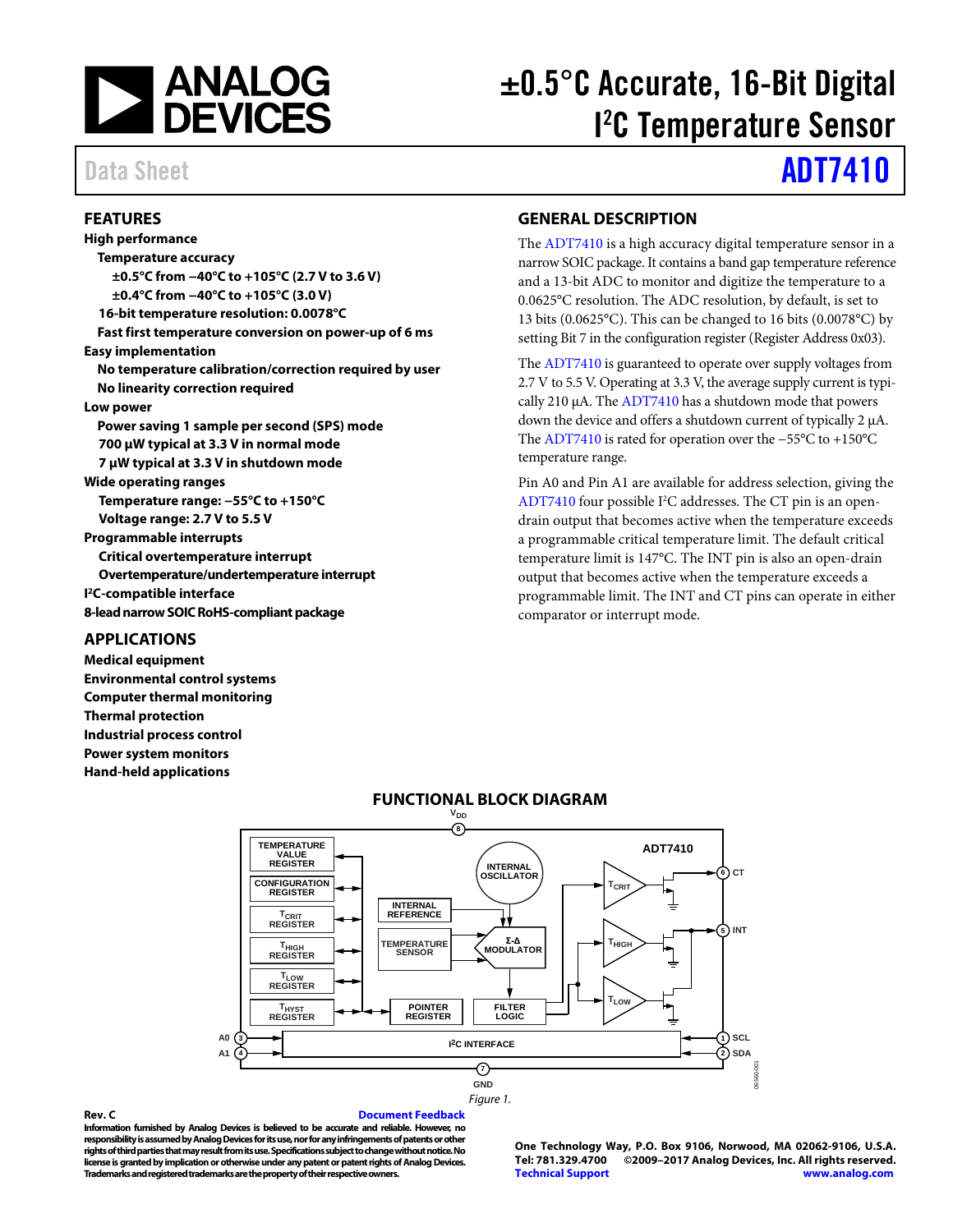# **TABLE OF CONTENTS**

| Pin Configurations and Function Descriptions  6 |
|-------------------------------------------------|
|                                                 |
|                                                 |
|                                                 |
|                                                 |
|                                                 |
|                                                 |
|                                                 |
|                                                 |
|                                                 |
|                                                 |
|                                                 |
|                                                 |
|                                                 |

### <span id="page-1-0"></span>**REVISION HISTORY**

| $9/2017$ —Rev. B to Rev. C                       |  |
|--------------------------------------------------|--|
|                                                  |  |
|                                                  |  |
|                                                  |  |
|                                                  |  |
|                                                  |  |
| Updated Outline Dimensions, Deleted Figure 24 24 |  |
|                                                  |  |
|                                                  |  |

### 7/2016-Rev. A to Rev. B

| Changes to Interrupt Mode Section and Figure 20 21 |  |
|----------------------------------------------------|--|
|                                                    |  |

| Undertemperature and Overtemperature Detection  21 |
|----------------------------------------------------|
|                                                    |
|                                                    |
|                                                    |
|                                                    |
|                                                    |
|                                                    |

### 12/2011-Rev. 0 to Rev. A

| Changes to One-Shot Mode Section and 1 SPS Mode |  |
|-------------------------------------------------|--|
|                                                 |  |
|                                                 |  |
|                                                 |  |
|                                                 |  |
|                                                 |  |
|                                                 |  |

4/2009-Revision 0: Initial Version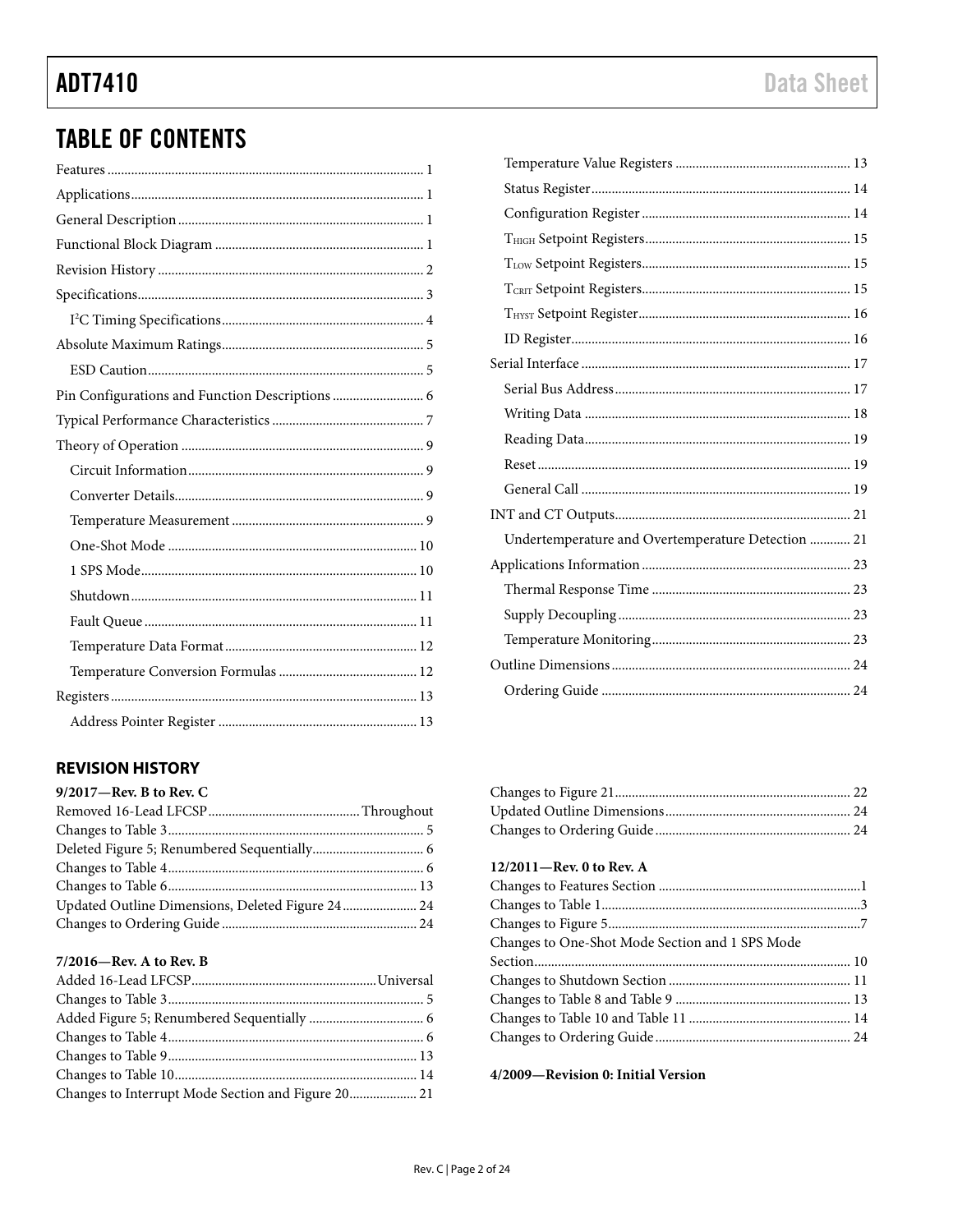## <span id="page-2-0"></span>SPECIFICATIONS

T<sub>A</sub> = −55°C to +150°C, V<sub>DD</sub> = 2.7 V to 5.5 V, unless otherwise noted.

### **Table 1.**

| Parameter                                    | Min                 | <b>Typ</b> | <b>Max</b>  | Unit              | <b>Test Conditions/Comments</b>                                                                                   |
|----------------------------------------------|---------------------|------------|-------------|-------------------|-------------------------------------------------------------------------------------------------------------------|
| TEMPERATURE SENSOR AND ADC                   |                     |            |             |                   |                                                                                                                   |
| Accuracy <sup>1</sup>                        |                     | $-0.05$    | $\pm 0.4^2$ | °C                | $T_A = -40^{\circ}C$ to $+105^{\circ}C$ , $V_{DD} = 3.0 V$                                                        |
|                                              |                     |            | $\pm 0.44$  | °C                | T <sub>A</sub> = $-40^{\circ}$ C to +105 $^{\circ}$ C, V <sub>DD</sub> = 2.7 V to 3.3 V                           |
|                                              |                     |            | ±0.5        | °C                | $T_A = -55^{\circ}$ C to +125 $^{\circ}$ C, V <sub>DD</sub> = 3.0 V                                               |
|                                              |                     |            | ±0.5        | $^{\circ}$ C      | $T_A = -40^{\circ}$ C to +105 $^{\circ}$ C, V <sub>DD</sub> = 2.7 V to 3.6 V                                      |
|                                              |                     |            | ±0.7        | °C                | $T_A = -55^{\circ}$ C to +150 $^{\circ}$ C, V <sub>DD</sub> = 2.7 V to 3.6 V                                      |
|                                              |                     |            | $\pm 0.8$   | °C                | $T_A = -40^{\circ}$ C to +105 $^{\circ}$ C, V <sub>DD</sub> = 4.5 V to 5.5 V                                      |
|                                              |                     |            | ±1.0        | °C                | $T_A = -55^{\circ}$ C to +150 $^{\circ}$ C, V <sub>DD</sub> = 2.7 V to 5.5 V                                      |
| <b>ADC Resolution</b>                        |                     | 13         |             | Bits              | Twos complement temperature value of the sign bit<br>plus 12 ADC bits (power-up default resolution)               |
|                                              |                     | 16         |             | <b>Bits</b>       | Twos complement temperature value of the sign bit<br>plus 15 ADC bits (Bit $7 = 1$ in the configuration register) |
| <b>Temperature Resolution</b>                |                     |            |             |                   |                                                                                                                   |
| $13-Hit$                                     |                     | 0.0625     |             | $^{\circ}{\sf C}$ | 13-bit resolution (sign + 12-bit)                                                                                 |
| 16-Bit                                       |                     | 0.0078     |             | °C                | 16-bit resolution (sign + 15-bit)                                                                                 |
| <b>Temperature Conversion Time</b>           |                     | 240        |             | ms                | Continuous conversion and one-shot conversion modes                                                               |
| <b>Fast Temperature Conversion Time</b>      |                     | 6          |             | ms                | First conversion on power-up only                                                                                 |
| 1 SPS Conversion Time                        |                     | 60         |             | ms                | Conversion time for 1 SPS mode                                                                                    |
| Temperature Hysteresis                       |                     | ±0.002     |             | °C                | Temperature cycle = 25°C to 125°C and back to 25°C                                                                |
| Repeatability <sup>3</sup>                   |                     | ±0.015     |             | $^{\circ}{\sf C}$ | $T_A = 25^{\circ}C$                                                                                               |
| DC PSRR                                      |                     | 0.1        |             | $\degree$ C/V     | $T_A = 25^{\circ}C$                                                                                               |
| DIGITAL OUTPUTS (OPEN DRAIN)                 |                     |            |             |                   |                                                                                                                   |
| High Output Leakage Current, I <sub>OH</sub> |                     | 0.1        | 5           | μA                | CT and INT pins pulled up to 5.5 V                                                                                |
| Output High Current                          |                     |            | 1           | mA                | $V_{OH} = 5.5 V$                                                                                                  |
| Output Low Voltage, V <sub>OL</sub>          |                     |            | 0.4         | V                 | $I_{OL}$ = 2 mA at 5.5 V, $I_{OL}$ = 1 mA at 3.3 V                                                                |
| Output High Voltage, VOH                     | $0.7 \times V_{DD}$ |            |             | v                 |                                                                                                                   |
| Output Capacitance, COUT                     |                     | 3          |             | pF                |                                                                                                                   |
| <b>DIGITAL INPUTS</b>                        |                     |            |             |                   |                                                                                                                   |
| Input Current                                |                     |            | ±1          | μA                | $V_{IN} = 0 V$ to $V_{DD}$                                                                                        |
| Input Low Voltage, VIL                       |                     |            | 0.4         | V                 |                                                                                                                   |
| Input High Voltage, VIH                      | $0.7 \times V_{DD}$ |            |             | V                 |                                                                                                                   |
| SCL, SDA Glitch Rejection                    |                     | 50         |             | ns                | Input filtering suppresses noise spikes of less than 50 ns                                                        |
| Pin Capacitance                              |                     | 5          | 10          | pF                |                                                                                                                   |
| POWER REQUIREMENTS                           |                     |            |             |                   |                                                                                                                   |
| <b>Supply Voltage</b>                        | 2.7                 |            | 5.5         | V                 |                                                                                                                   |
| <b>Supply Current</b>                        |                     |            |             |                   |                                                                                                                   |
| At 3.3 V                                     |                     | 210        | 250         | μA                | Peak current while converting, I <sup>2</sup> C interface inactive                                                |
| At 5.5 V                                     |                     | 250        | 300         | μA                | Peak current while converting, I <sup>2</sup> C interface inactive                                                |
| 1 SPS Current                                |                     |            |             |                   |                                                                                                                   |
| At 3.3 V                                     |                     | 46         |             | μA                | $V_{DD} = 3.3 V$ , 1 SPS mode, $T_A = 25^{\circ}C$                                                                |
| At 5.5 V                                     |                     | 65         |             | μA                | $V_{DD} = 5.5 V$ , 1 SPS mode, T <sub>A</sub> = 25°C                                                              |
| Shutdown Current                             |                     |            |             |                   |                                                                                                                   |
| At 3.3 V                                     |                     | 2.0        | 15          | μA                | Supply current in shutdown mode                                                                                   |
| At 5.5 V                                     |                     | 5.2        | 25          | μA                | Supply current in shutdown mode                                                                                   |
| Power Dissipation Normal Mode                |                     | 700        |             | μW                | $V_{DD}$ = 3.3 V, normal mode at 25°C                                                                             |
| Power Dissipation 1 SPS                      |                     | 150        |             | μW                | Power dissipated for $V_{DD} = 3.3$ V, $T_A = 25^{\circ}C$                                                        |

<sup>1</sup> Accuracy includes lifetime drift.

 $^2$  The equivalent 3 σ limits are ±0.33°C. This 3 σ specification is provided to enable comparison with other vendors who use these limits.

<sup>3</sup> Based on a floating average of 10 readings.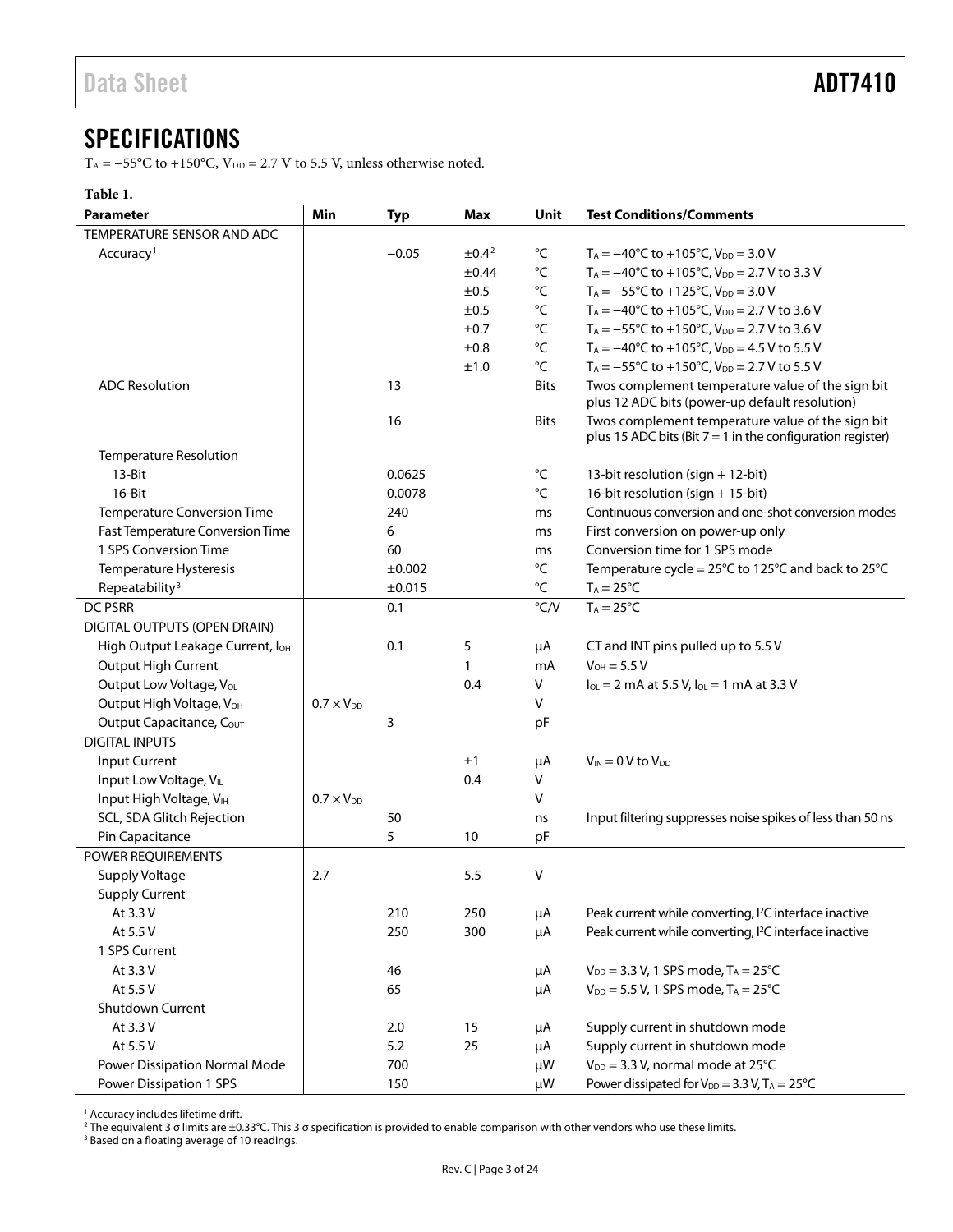j. j.

### <span id="page-3-0"></span>**I 2 C TIMING SPECIFICATIONS**

T<sub>A</sub> = −55°C to +150°C, V<sub>DD</sub> = 2.7 V to 5.5 V, unless otherwise noted. All input signals are specified with rise time (t<sub>R</sub>) = fall time (t<sub>F</sub>) = 5 ns (10% to 90% of  $V_{DD}$ ) and timed from a voltage level of 1.6 V.

| Table 2.                                                           |      |     |     |      |                                                 |
|--------------------------------------------------------------------|------|-----|-----|------|-------------------------------------------------|
| <b>Parameter</b>                                                   | Min  | Typ | Max | Unit | <b>Test Conditions/Comments</b>                 |
| SERIAL INTERFACE <sup>1, 2</sup>                                   |      |     |     |      | See Figure 2                                    |
| <b>SCL Frequency</b>                                               | 0    |     | 400 | kHz  |                                                 |
| SCL High Pulse Width, t <sub>HIGH</sub>                            | 0.6  |     |     | μs   |                                                 |
| <b>SCL Low Pulse Width, tiow</b>                                   | 1.3  |     |     | μs   |                                                 |
| SCL, SDA Rise Time, t <sub>R</sub>                                 |      |     | 0.3 | μs   |                                                 |
| SCL, SDA Fall Time, tr                                             |      |     | 0.3 | μs   |                                                 |
| Hold Time (Start Condition), t <sub>HD:STA</sub>                   | 0.6  |     |     | μs   | After this period, the first clock is generated |
| Setup Time (Start Condition), t <sub>SU;STA</sub>                  | 0.6  |     |     | μs   | Relevant for repeated start condition           |
| Data Setup Time, tsu; DAT                                          | 0.25 |     |     | μs   | $V_{DD} \geq 3.0 V$                             |
|                                                                    | 0.35 |     |     | μs   | $V_{DD}$ < 3.0 V                                |
| Setup Time (Stop Condition), tsu;sto                               | 0.6  |     |     | μs   |                                                 |
| Data Hold Time, t <sub>HD;DAT</sub> (Master)                       | 0    |     |     | μs   |                                                 |
| Bus-Free Time (Between Stop and Start Condition), t <sub>BUF</sub> | 1.3  |     |     | μs   |                                                 |

<sup>1</sup> Sample tested during initial release to ensure compliance.

<sup>2</sup> All input signals are specified with input rise/fall times = 3 ns, measured between the 10% and 90% points. Timing reference points at 50% for inputs and outputs. Output load = 10 pF.

### *Timing Diagram*

<span id="page-3-1"></span>

*Figure 2. Serial Interface Timing Diagram*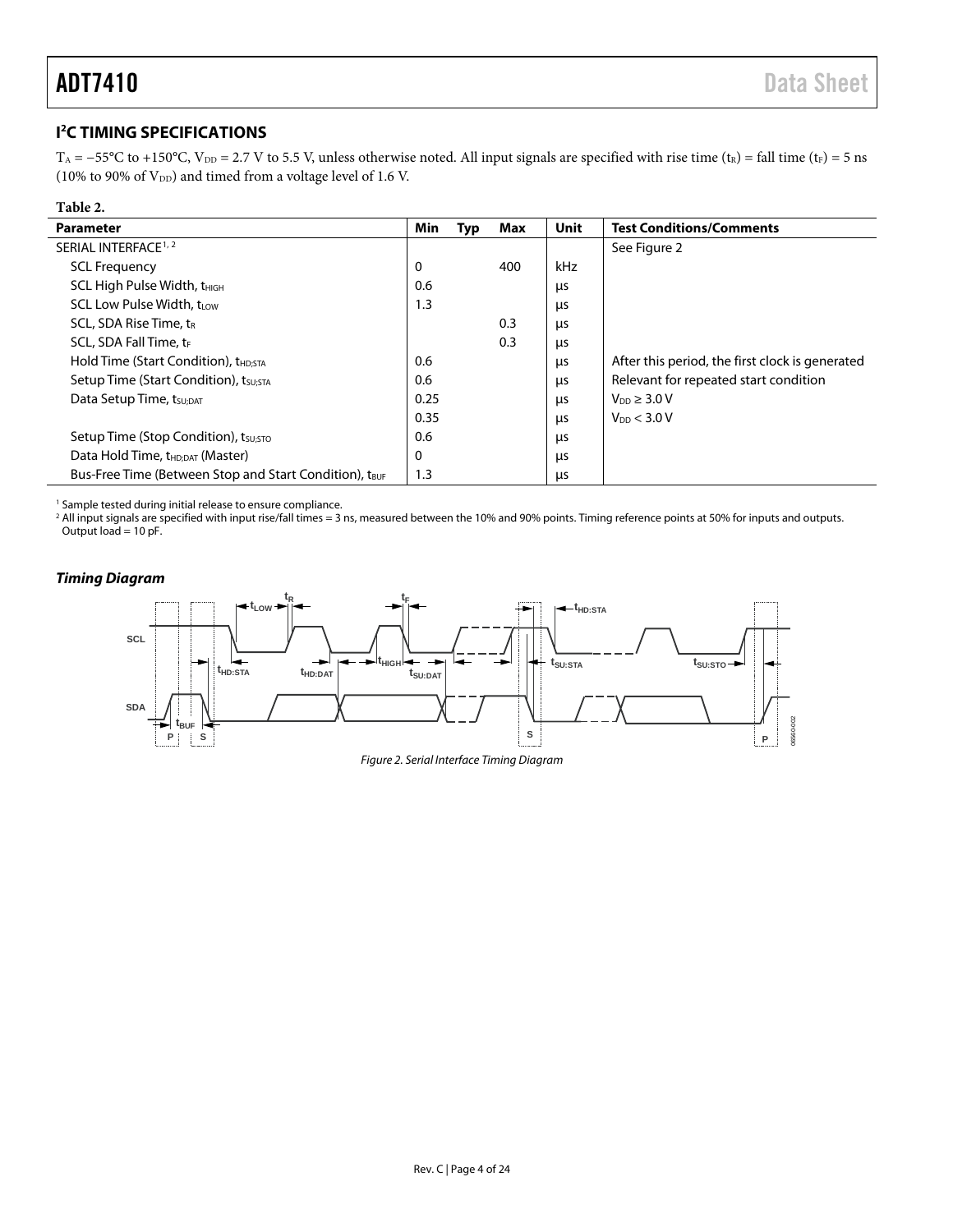# <span id="page-4-0"></span>ABSOLUTE MAXIMUM RATINGS

### **Table 3.**

| <b>Parameter</b>                                     | Rating                                    |  |
|------------------------------------------------------|-------------------------------------------|--|
| V <sub>DD</sub> to GND                               | $-0.3$ V to $+7$ V                        |  |
| SDA Voltage to GND                                   | $-0.3$ V to $V_{DD}$ + 0.3 V              |  |
| <b>SCL Output Voltage to GND</b>                     | $-0.3$ V to $V_{DD}$ + 0.3 V              |  |
| A0 Input Voltage to GND                              | $-0.3$ V to V <sub>DD</sub> + 0.3 V       |  |
| A1 Input Voltage to GND                              | $-0.3$ V to V <sub>DD</sub> + 0.3 V       |  |
| CT and INT Output Voltage to GND                     | $-0.3$ V to V <sub>DD</sub> + 0.3 V       |  |
| <b>ESD Rating (Human Body Model)</b>                 | $2.0$ kV                                  |  |
| Operating Temperature Range                          | $-55^{\circ}$ C to $+150^{\circ}$ C       |  |
| Storage Temperature Range                            | $-65^{\circ}$ C to $+160^{\circ}$ C       |  |
| Maximum Junction Temperature, T <sub>JMAX</sub>      | $150^{\circ}$ C                           |  |
| 8-Lead SOIC-N (R-8)                                  |                                           |  |
| Power Dissipation <sup>1</sup>                       | $W_{MAX} = (T_{MAX} - T_A^2)/\theta_{IA}$ |  |
| Thermal Impedance <sup>3</sup>                       |                                           |  |
| $\theta$ امر $\mu$ , Junction-to-Ambient (Still Air) | 121°C/W                                   |  |
| $\theta$ <sub>JC</sub> , Junction-to-Case            | 56°C/W                                    |  |
| IR Reflow Soldering                                  | $220^{\circ}$ C                           |  |
| Peak Temperature (RoHS-Compliant<br>Package)         | 260°C (0°C)                               |  |
| Time at Peak Temperature                             | 20 sec to 40 sec                          |  |
| Ramp-Up Rate                                         | 3°C/sec maximum                           |  |
| Ramp-Down Rate                                       | -6°C/sec maximum                          |  |
| Time from 25°C to Peak Temperature                   | 8 minutes maximum                         |  |

<sup>1</sup> Values relate to package being used on a standard 2-layer PCB. This gives a worst-case  $θ_{JA}$  and  $θ_{JC}$ . Se[e Figure 3](#page-4-2) for a plot of maximum power dissipation vs. ambient temperature  $(T_A)$ .

 $2 T_A$  = ambient temperature.

<sup>3</sup> Junction-to-case resistance is applicable to components featuring a preferential flow direction, for example, components mounted on a heat sink. Junction-to-ambient is more useful for air-cooled, PCB-mounted components.

Stresses at or above those listed under Absolute Maximum Ratings may cause permanent damage to the product. This is a stress rating only; functional operation of the product at these or any other conditions above those indicated in the operational section of this specification is not implied. Operation beyond the maximum operating conditions for extended periods may affect product reliability.



<span id="page-4-2"></span>*Figure 3. SOIC\_N Maximum Power Dissipation vs. Temperature*

### <span id="page-4-1"></span>**ESD CAUTION**



ESD (electrostatic discharge) sensitive device. Charged devices and circuit boards can discharge without detection. Although this product features patented or proprietary protection circuitry, damage may occur on devices subjected to high energy ESD. Therefore, proper ESD precautions should be taken to avoid performance degradation or loss of functionality.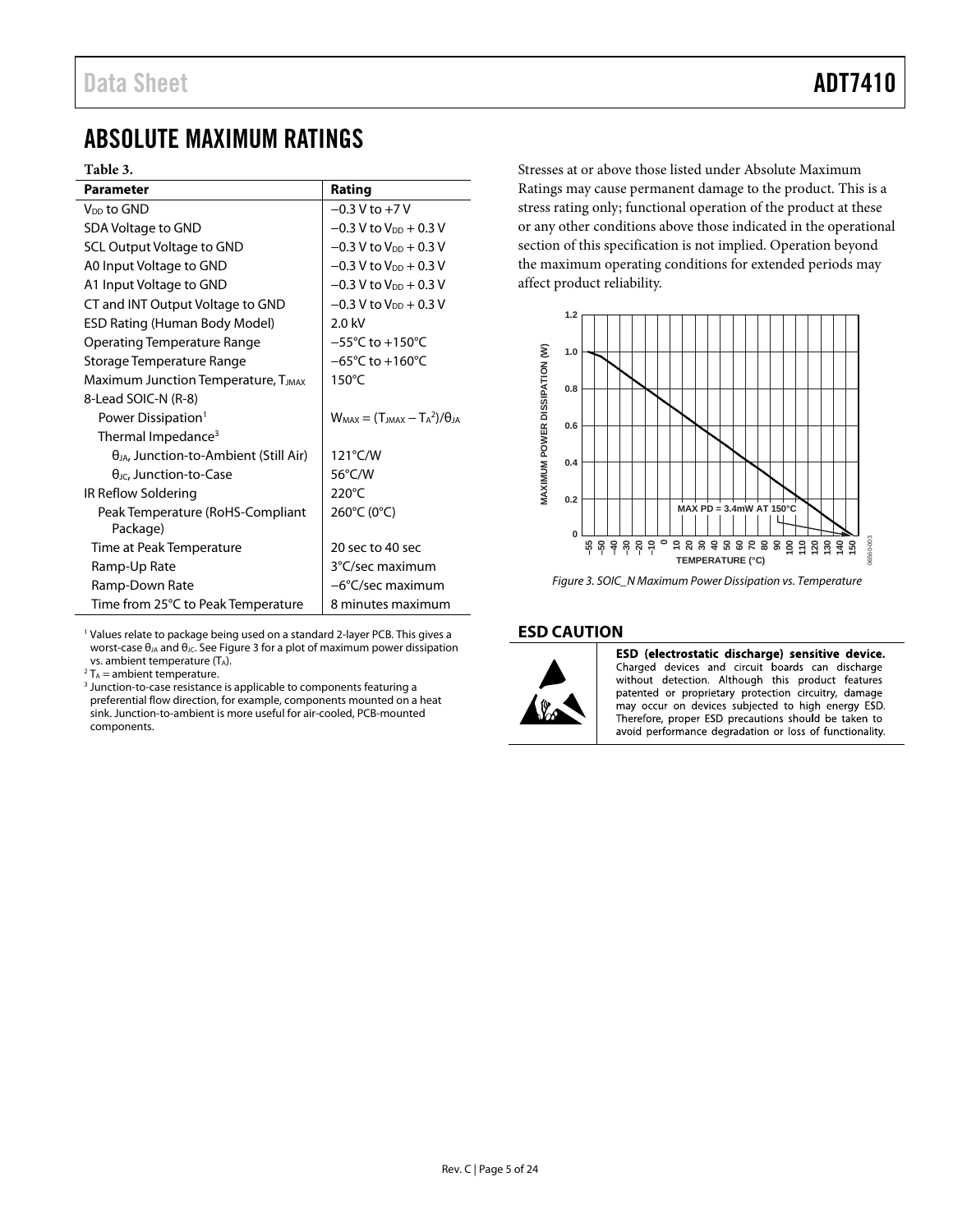# <span id="page-5-0"></span>PIN CONFIGURATIONS AND FUNCTION DESCRIPTIONS



### **Table 4. Pin Function Descriptions**

| Pin No. | <b>Mnemonic</b>        | <b>Description</b>                                                                                                                                                                                                  |
|---------|------------------------|---------------------------------------------------------------------------------------------------------------------------------------------------------------------------------------------------------------------|
|         | <b>SCL</b>             | I <sup>2</sup> C Serial Clock Input. The serial clock is used to clock in and clock out data to and from any register of<br>the ADT7410. Open-drain configuration. A pull-up resistor is required, typically 10 kΩ. |
|         | <b>SDA</b>             | I <sup>2</sup> C Serial Data Input/Output. Serial data to and from the part is provided on this pin. Open-drain<br>configuration. A pull-up resistor is required, typically 10 k $\Omega$ .                         |
|         | A0                     | I <sup>2</sup> C Serial Bus Address Selection Pin. Logic input. Connect to GND or V <sub>DD</sub> to set an I <sup>2</sup> C address.                                                                               |
|         | A <sub>1</sub>         | I <sup>2</sup> C Serial Bus Address Selection Pin. Logic input. Connect to GND or V <sub>DD</sub> to set an I <sup>2</sup> C address.                                                                               |
|         | INT                    | Overtemperature and Undertemperature Indicator. Logic output. Power-up default setting is as an<br>active low comparator interrupt. Open-drain configuration. A pull-up resistor is required, typically 10 kΩ.      |
| 6       | <b>CT</b>              | Critical Overtemperature Indicator. Logic output. Power-up default polarity is active low. Open-drain<br>configuration. A pull-up resistor is required, typically 10 k $\Omega$ .                                   |
|         | <b>GND</b>             | Analog and Digital Ground.                                                                                                                                                                                          |
| 8       | <b>V</b> <sub>DD</sub> | Positive Supply Voltage (2.7 V to 5.5 V). Decouple the supply with a 0.1 µF ceramic capacitor to<br>ground.                                                                                                         |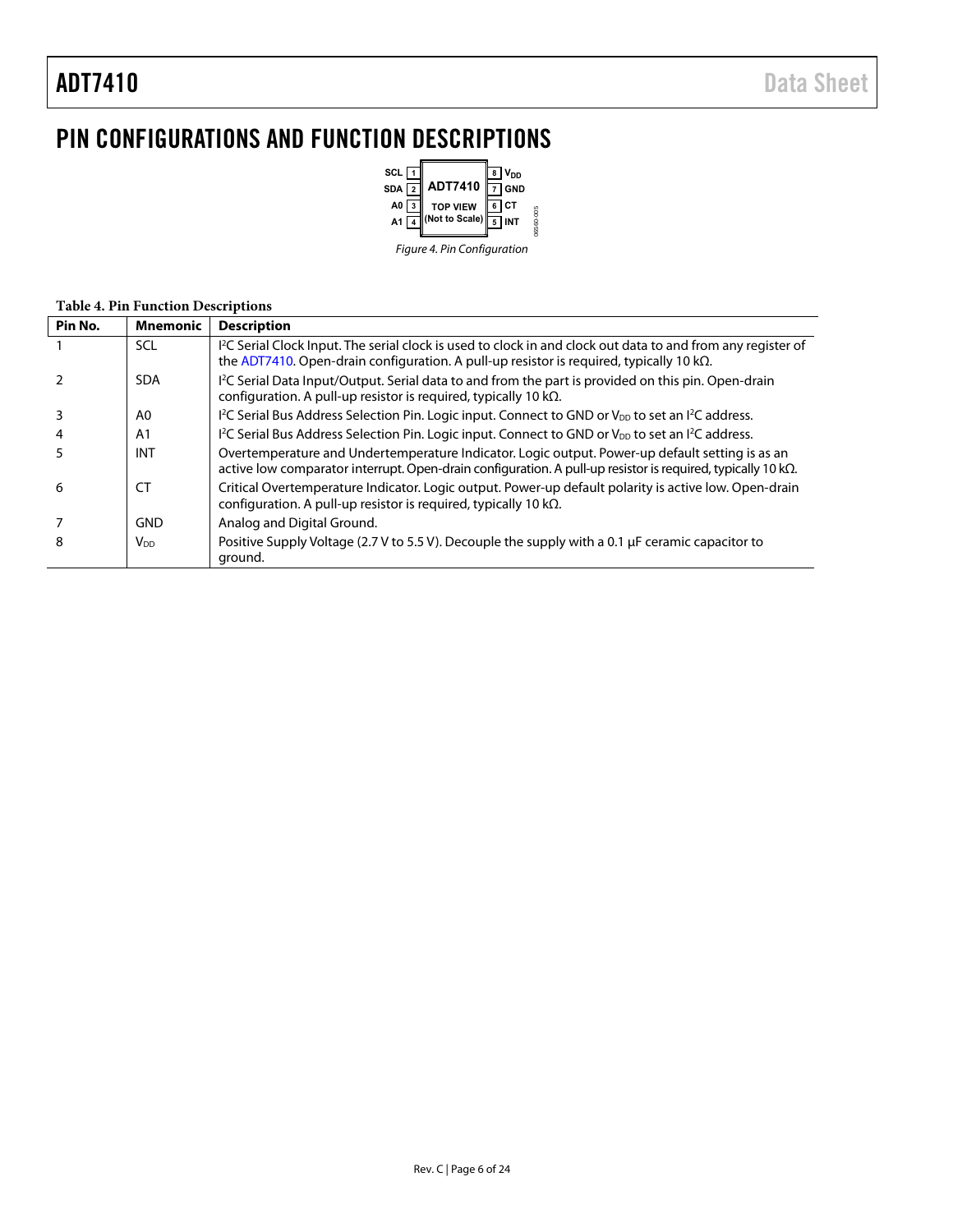# <span id="page-6-0"></span>TYPICAL PERFORMANCE CHARACTERISTICS



*Figure 5. Temperature Accuracy at 3 V*





*Figure 7. Operating Supply Current vs. Temperature*

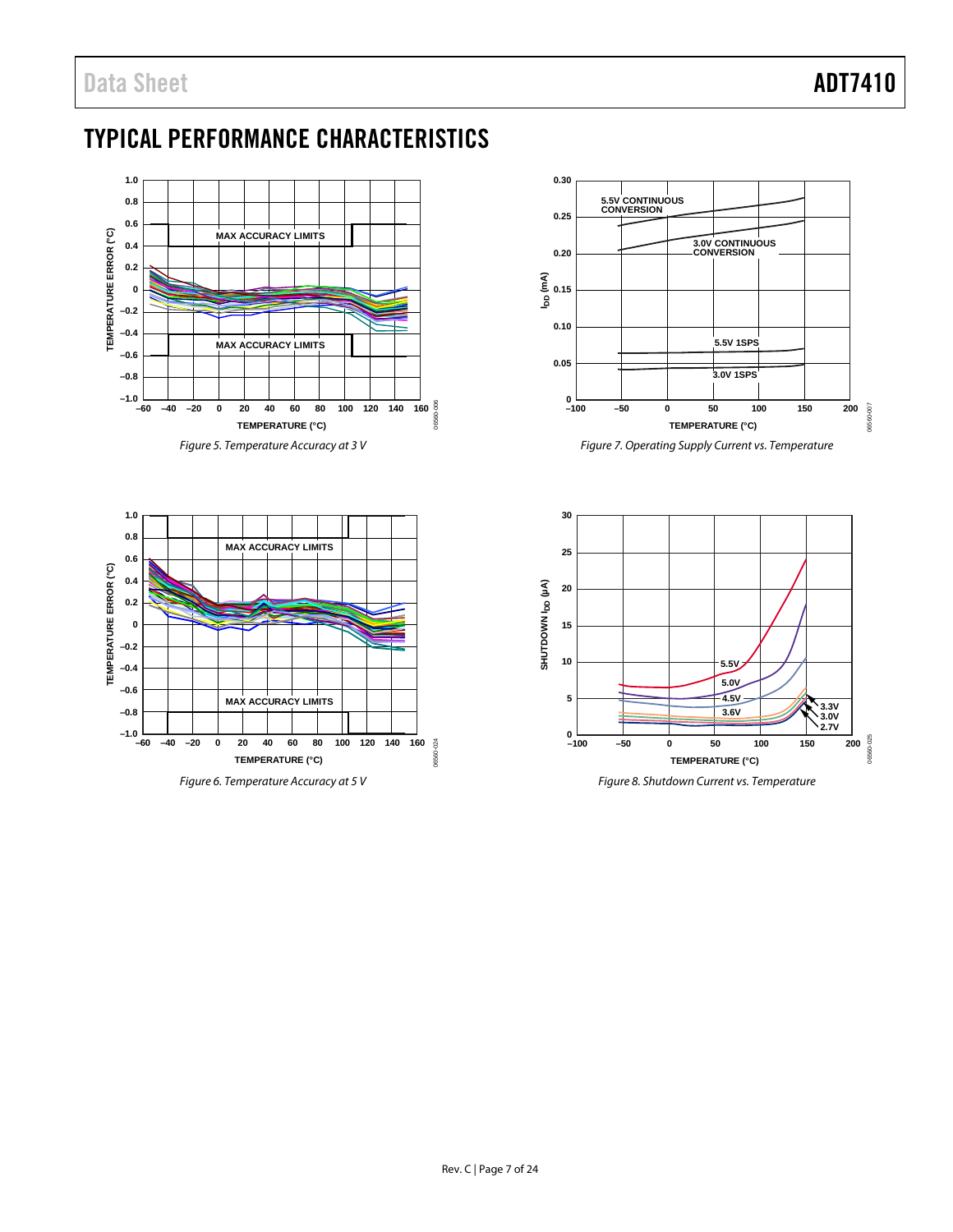

*Figure 9. Average Operating Supply Current vs. Supply Voltage at 25°C*



*Figure 10. Shutdown Current vs. Supply Voltage at 25°C*

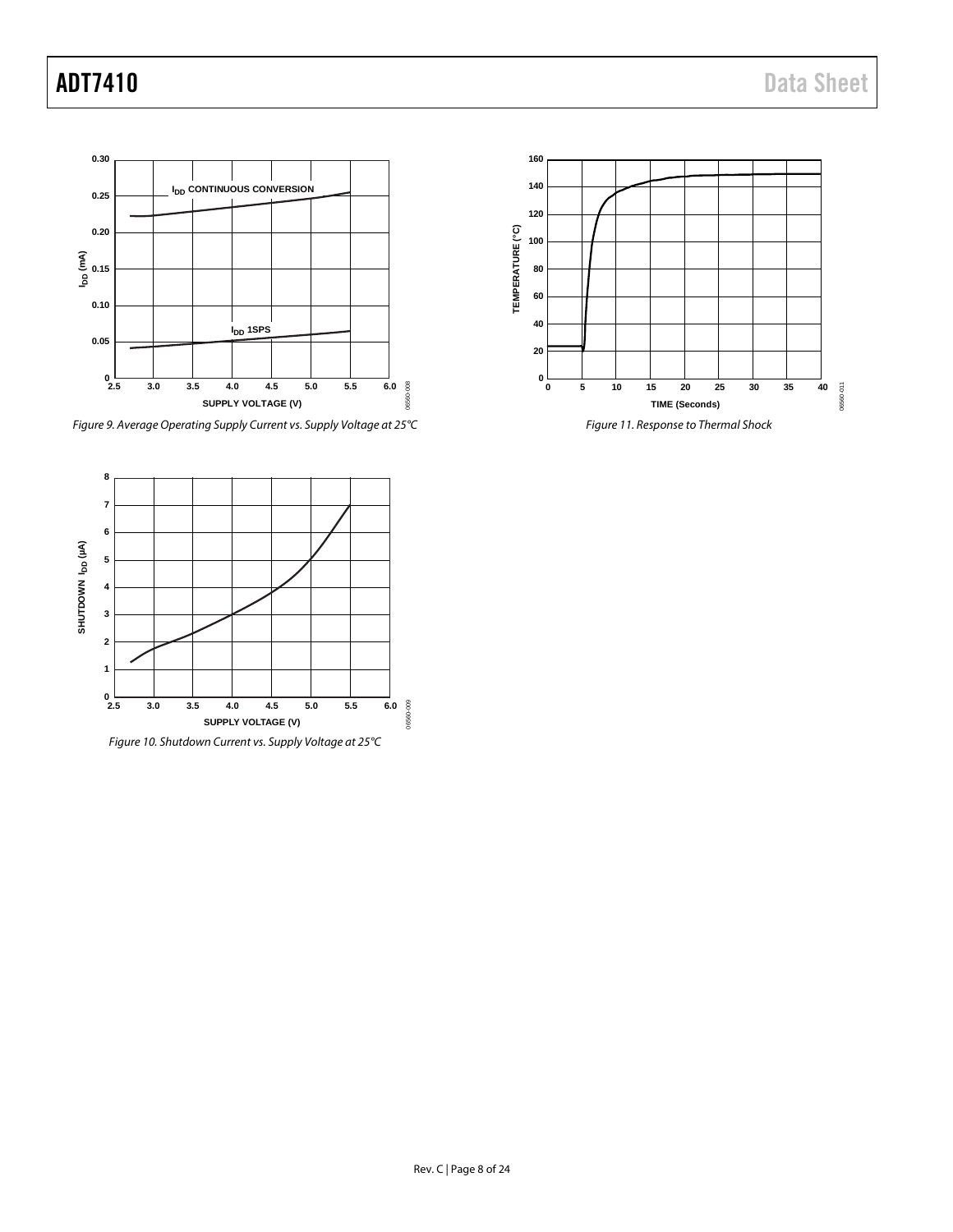## <span id="page-8-0"></span>THEORY OF OPERATION **CIRCUIT INFORMATION**

<span id="page-8-1"></span>The [ADT7410 i](http://www.analog.com/ADT7410?doc=ADT7410.pdf)s a 13-bit digital temperature sensor that is extendable to 16 bits for greater resolution. An on-board temperature sensor generates a voltage proportional to absolute temperature, which is compared to an internal voltage reference and input to a precision digital modulator.

The on-board temperature sensor has excellent accuracy and linearity over the entire rated temperature range without needing correction or calibration by the user.

The sensor output is digitized by a  $\Sigma$ - $\Delta$  modulator, also known as the charge balance type analog-to-digital converter. This type of converter uses time domain oversampling and a high accuracy comparator to deliver 16 bits of resolution in an extremely compact circuit.

Configuration register functions consist of

- Switching between 13-bit and 16-bit resolution
- Switching between normal operation and full power-down
- Switching between comparator and interrupt event modes on the INT and CT pins
- Setting the active polarity of the CT and INT pins
- Setting the number of faults that activate CT and INT
- Enabling the standard one-shot mode and 1 SPS mode

### <span id="page-8-2"></span>**CONVERTER DETAILS**

The  $\Sigma$ - $\Delta$  modulator consists of an input sampler, a summing network, an integrator, a comparator, and a 1-bit DAC. This architecture creates a negative feedback loop and minimizes the integrator output by changing the duty cycle of the comparator output in response to input voltage changes. The comparator samples the output of the integrator at a much higher rate than the input sampling frequency. This oversampling spreads the quantization noise over a much wider band than that of the input signal, improving overall noise performance and increasing accuracy.

The modulated output of the comparator is encoded using a circuit technique that results in  $I^2C$  temperature data.



Figure 12. Σ-Δ Modulator

### <span id="page-8-3"></span>**TEMPERATURE MEASUREMENT**

In normal mode, th[e ADT7410 r](http://www.analog.com/ADT7410?doc=ADT7410.pdf)uns an automatic conversion sequence. During this automatic conversion sequence, a conversion takes 240 ms to complete and the [ADT7410 i](http://www.analog.com/ADT7410?doc=ADT7410.pdf)s continuously converting. This means that as soon as one temperature conversion is completed, another temperature conversion begins. Each temperature conversion result is stored in the temperature value registers and is available through the  $I^2C$  interface. In continuous conversion mode, the read operation provides the most recent converted result.

On power-up, the first conversion is a fast conversion, taking typically 6 ms. If the temperature exceeds 147°C, the CT pin asserts low. If the temperature exceeds 64°C, the INT pin asserts low. Fast conversion temperature accuracy is typically within ±5°C.

The conversion clock for the part is generated internally. No external clock is required except when reading from and writing to the serial port.

The measured temperature value is compared with a critical temperature limit (stored in the 16-bit  $T_{\text{CRIT}}$  setpoint read/write register), a high temperature limit (stored in the 16-bit THIGH setpoint read/write register), and a low temperature limit (stored in the 16-bit  $T_{LOW}$  setpoint read/write register). If the measured value exceeds these limits, the INT pin is activated; and if it exceeds the TCRIT limit, the CT pin is activated. The INT and CT pins are programmable for polarity via the configuration register, and the INT and CT pins are also programmable for interrupt mode via the configuration register.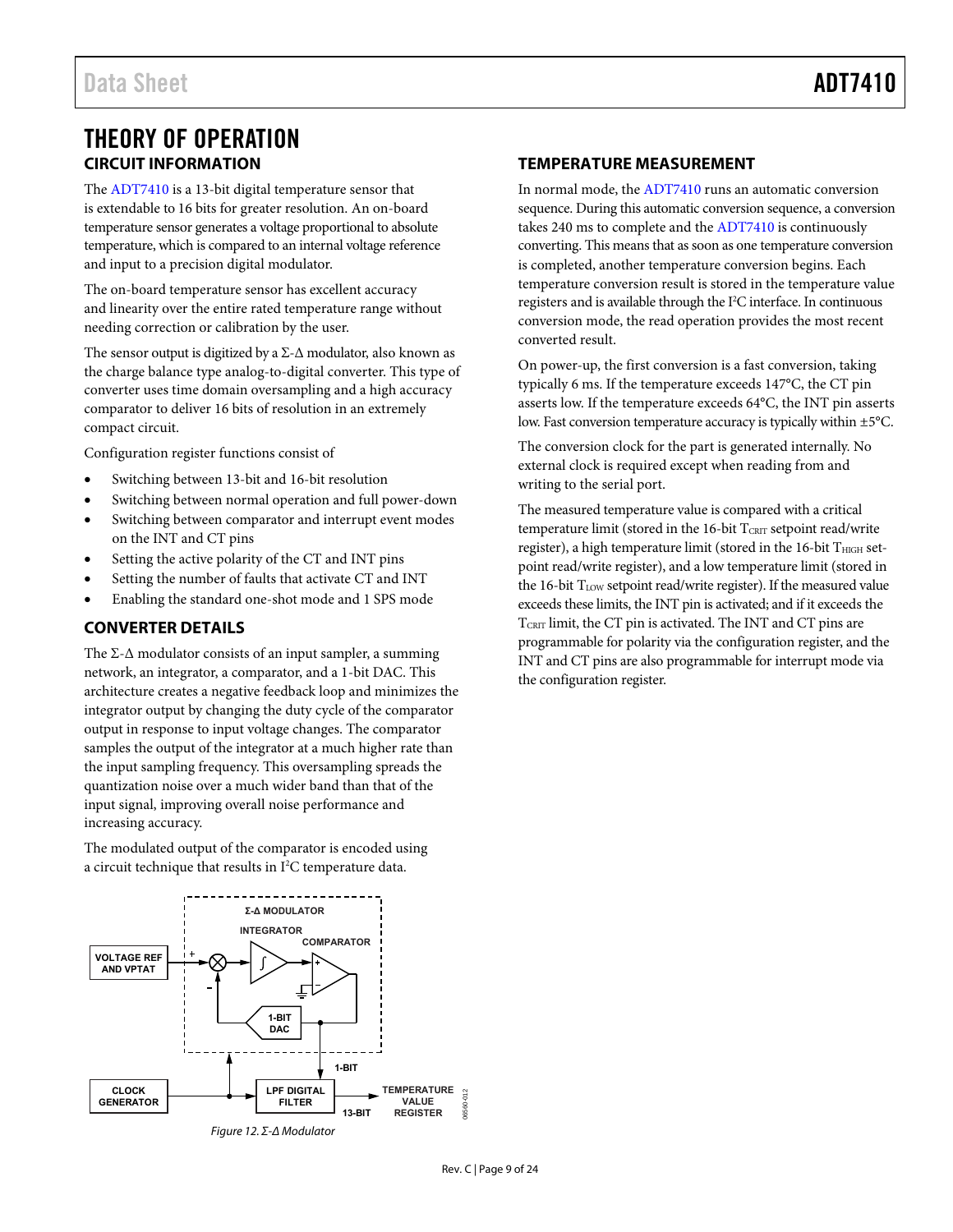### <span id="page-9-0"></span>**ONE-SHOT MODE**

When one-shot mode is enabled, the [ADT7410](http://www.analog.com/ADT7410?doc=ADT7410.pdf) immediately completes a conversion and then goes into shutdown mode. The one-shot mode is useful when one of the circuit design priorities is to reduce power consumption.

To enable one-shot mode, set Bits[6:5] of the configuration register (Register Address 0x03) to 01.

After writing to the operation mode bits, wait at least 240 ms before reading back the temperature from the temperature value register. This delay ensures that the [ADT7410](http://www.analog.com/ADT7410?doc=ADT7410.pdf) has adequate time to power up and complete a conversion.

To obtain an updated temperature conversion, reset Bits[6:5] of the configuration register (Register Address 0x03) to 01.

### <span id="page-9-1"></span>**1 SPS MODE**

In this mode, the part performs one measurement per second. A conversion takes only 60 ms, and it remains in the idle state for the remaining 940 ms period. This mode is enabled by writing 1 to Bit 6 and 0 to Bit 5 of the configuration register (Register Address 0x03).

### *CT and INT Operation in One-Shot Mode*

See [Figure 13](#page-9-2) for more information on one-shot CT pin operation for TCRIT overtemperature events when one of the limits is exceeded. Note that in interrupt mode, a read from any register resets the INT and CT pins.

For the INT pin in the comparator mode, if the temperature drops below the  $T<sub>HIGH</sub> - T<sub>HYST</sub>$  value or goes above the  $T<sub>LOW</sub>$  + THYST value, a write to the one-shot bits (Bit 5 and Bit 6 of the configuration register, Register Address 0x03) resets the INT pin.

For the CT pin in the comparator mode, if the temperature drops below the  $T_{\text{CRIT}}$  –  $T_{\text{HYST}}$  value, a write to the one-shot bits (Bit 5 and Bit 6 of the configuration register, Register Address 0x03) resets the CT pin. Se[e Figure 13.](#page-9-2)

Note that when using one-shot mode, ensure that the refresh rate is appropriate to the application being used.

06560-013

6560-013



**TEMPERATURE**

<span id="page-9-2"></span>**\*THERE IS A 240ms DELAY BETWEEN WRITING TO THE CONFIGURATION REGISTER TO START A STANDARD ONE-SHOT CONVERSION AND THE CT PIN GOING ACTIVE. THIS IS DUE TO THE CONVERSION TIME. THE DELAY IS 60ms IN THE CASE OF A 1 SPS CONVERSION.**

*Figure 13. One-Shot CT Pin*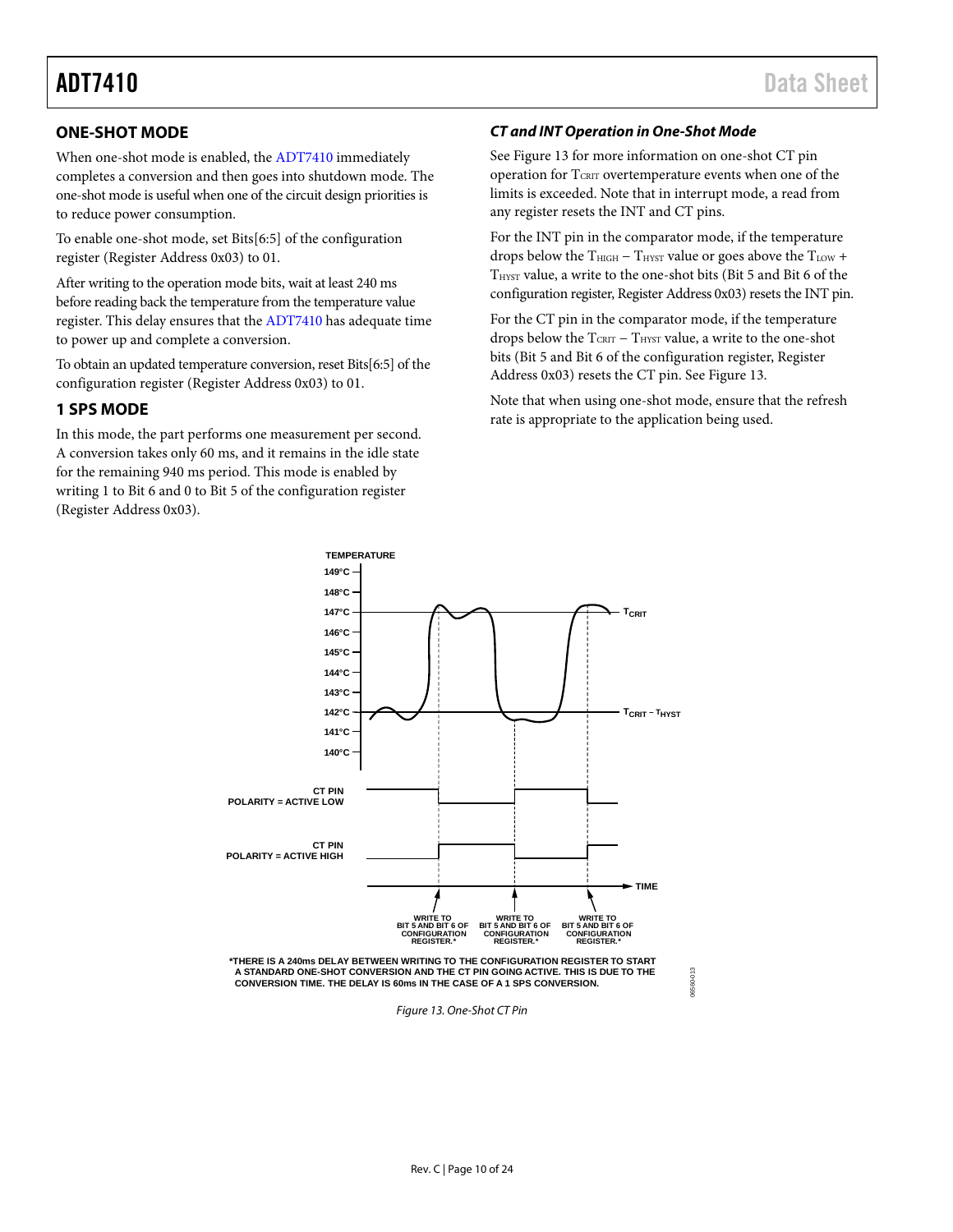### <span id="page-10-0"></span>**SHUTDOWN**

The [ADT7410](http://www.analog.com/ADT7410?doc=ADT7410.pdf) can be placed in shutdown mode by writing 1 to Bit 6 and 1 to Bit 5 of the configuration register (Register Address 0x03), in which case the entire IC is shut down and no further conversions are initiated until th[e ADT7410](http://www.analog.com/ADT7410?doc=ADT7410.pdf) is taken out of shutdown mode. Th[e ADT7410](http://www.analog.com/ADT7410?doc=ADT7410.pdf) can be taken out of shutdown mode by writing 0 to Bit 6 and 0 to Bit 5 in the configuration register (Register Address 0x03). Th[e ADT7410](http://www.analog.com/ADT7410?doc=ADT7410.pdf) typically takes 1 ms (with a 0.1 µF decoupling capacitor) to come out of shutdown mode. The conversion result from the last conversion prior to shutdown can still be read from the [ADT7410](http://www.analog.com/ADT7410?doc=ADT7410.pdf) even when it is in shutdown mode. When the part is taken out of shutdown mode, the internal clock is started and a conversion is initiated.

### <span id="page-10-1"></span>**FAULT QUEUE**

Bit 0 and Bit 1 of the configuration register (Register Address 0x03) are used to set up a fault queue. The queue can facilitate up to four fault events to prevent false tripping of the INT and CT pins when the [ADT7410](http://www.analog.com/ADT7410?doc=ADT7410.pdf) is used in a noisy temperature environment. The number of faults set in the queue must occur consecutively to set the INT and CT outputs. For example, if the number of faults set in the queue is four, then four consecutive temperature conversions must occur with each result exceeding a temperature limit in any of the limit registers before the INT and CT pins are activated. If two consecutive temperature conversions exceed a temperature limit and the third conversion does not, the fault count is reset back to zero.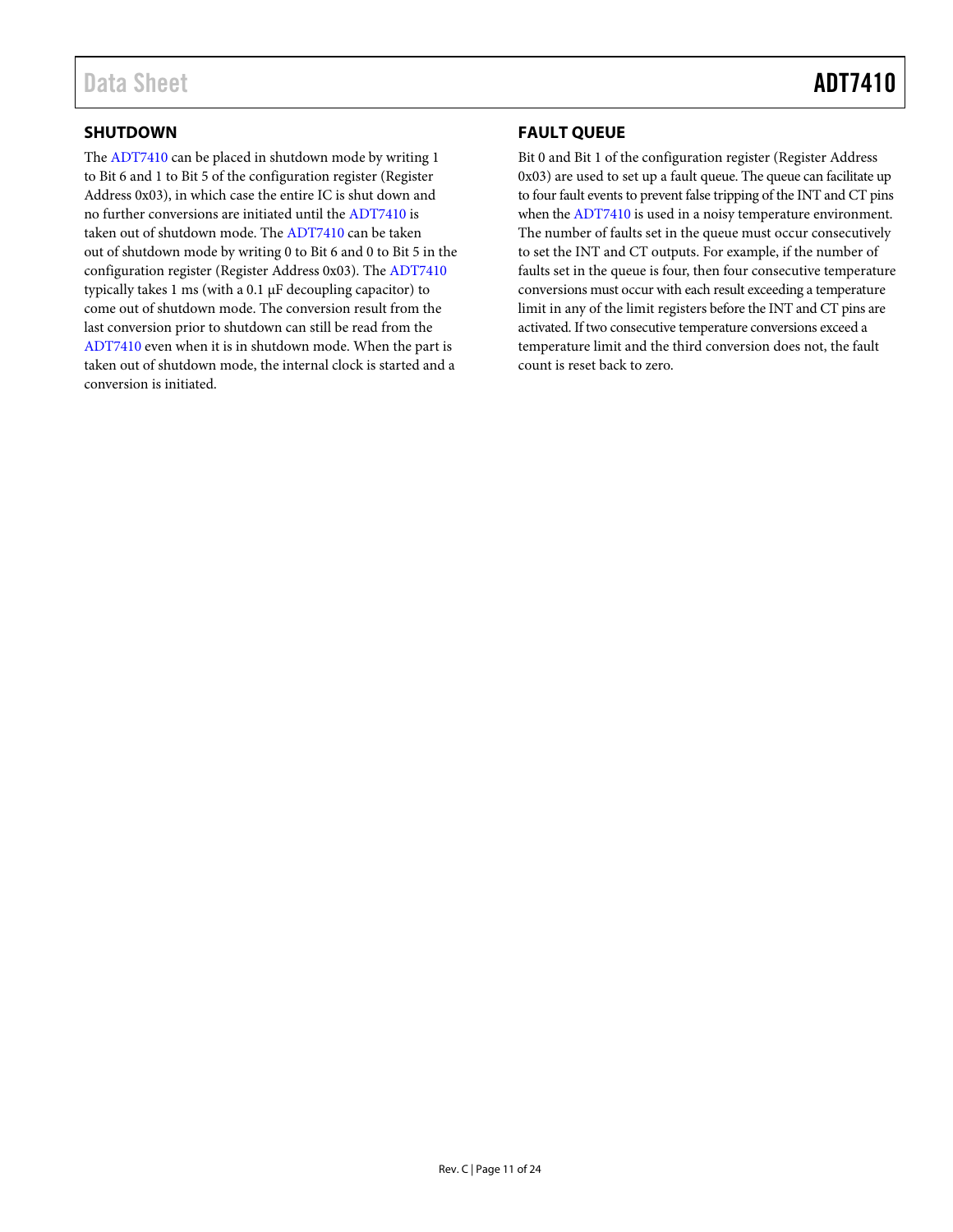### <span id="page-11-0"></span>**TEMPERATURE DATA FORMAT**

One LSB of the ADC corresponds to 0.0625°C in 13-bit mode. The ADC can theoretically measure a temperature range of 255°C, but th[e ADT7410](http://www.analog.com/ADT7410?doc=ADT7410.pdf) is guaranteed to measure a low value temperature limit of −55°C to a high value temperature limit of +150°C. The temperature measurement result is stored in the 16-bit temperature value register and is compared with the high temperature limits stored in the  $T_{CRT}$  setpoint register and the  $T<sub>HIGH</sub>$  setpoint register. It is also compared with the low temperature limit stored in the  $T_{LOW}$  setpoint register.

Temperature data in the temperature value register, the TCRIT setpoint register, the  $T<sub>HIGH</sub>$  setpoint register, and the  $T<sub>LOW</sub>$ setpoint register are represented by a 13-bit twos complement word. The MSB is the temperature sign bit. The three LSBs, Bit 0 to Bit 2, on power-up, are not part of the temperature conver-sion result and are flag bits for TCRIT, THIGH, and TLOW. [Table 5](#page-11-2) shows the 13-bit temperature data format without Bit 0 to Bit 2.

The number of bits in the temperature data-word can be extended to 16 bits, twos complement, by setting Bit 7 to 1 in the configuration register (Register Address 0x03). When using a 16-bit temperature data value, Bit 0 to Bit 2 are not used as flag bits and are, instead, the LSB bits of the temperature value. The power-on default setting has a 13-bit temperature data value.

Reading back the temperature from the temperature value register requires a 2-byte read. Designers that use a 9-bit temperature data format can still use th[e ADT7410](http://www.analog.com/ADT7410?doc=ADT7410.pdf) by ignoring the last four LSBs of the 13-bit temperature value. These four LSBs are Bit 6 to Bit 3 i[n Table 5.](#page-11-2)

### <span id="page-11-2"></span>**Table 5. 13-Bit Temperature Data Format**

| <b>Temperature</b> | <b>Digital Output</b><br>(Binary) Bits[15:3] | Digital Output (Hex) |
|--------------------|----------------------------------------------|----------------------|
| $-55^{\circ}$ C    | 1 1100 1001 0000                             | 0x1C90               |
| $-50^{\circ}$ C    | 1 1100 1110 0000                             | 0x1CE0               |
| $-25^{\circ}$ C    | 1 1110 0111 0000                             | 0x1F70               |
| $-0.0625$ °C       | 1 1111 1111 1111                             | $0x1$ FFF            |
| 0°C                | 0 0000 0000 0000                             | 0x000                |
| $+0.0625$ °C       | 0 0000 0000 0001                             | 0x001                |
| $+25^{\circ}$ C    | 0 0001 1001 0000                             | 0x190                |
| $+50^{\circ}$ C    | 0 0011 0010 0000                             | 0x320                |
| $+125^{\circ}$ C   | 0.0111.1101.0000                             | 0x7D0                |
| $+150^{\circ}$ C   | 0 1001 0110 0000                             | 0x960                |

### <span id="page-11-1"></span>**TEMPERATURE CONVERSION FORMULAS**

### *16-Bit Temperature Data Format*

*Positive Temperature* = *ADC Code* (dec)/128

*Negative Temperature* = (*ADC Code* (dec) − 65,536)/128

where *ADC Code* uses all 16 bits of the data byte, including the sign bit.

*Negative Temperature* = (*ADC Code* (dec) − 32,768)/128

where Bit 15 (sign bit) is removed from the ADC code.

### *13-Bit Temperature Data Format*

*Positive Temperature* = *ADC Code* (dec)/16

*Negative Temperature* = (*ADC Code* (dec) − 8192)/16

where *ADC Code* uses the first 13 MSBs of the data byte, including the sign bit.

*Negative Temperature* = (*ADC Code* (dec) − 4096)/16

where Bit 15 (sign bit) is removed from the ADC code.

### *10-Bit Temperature Data Format*

*Positive Temperature* = *ADC Code* (dec)/2

*Negative Temperature* = (*ADC Code* (dec) − 1024)/2

where *ADC Code* uses all 10 bits of the data byte, including the sign bit.

*Negative Temperature* = (*ADC Code* (dec) − 512)/2

where Bit 9 (sign bit) is removed from the ADC code.

### *9-Bit Temperature Data Format*

*Positive Temperature* = *ADC Code* (dec)

*Negative Temperature* = *ADC Code* (dec) − 512

where *ADC Code* uses all nine bits of the data byte, including the sign bit.

*Negative Temperature* = *ADC Code* (dec) − 256

where Bit 8 (sign bit) is removed from the ADC code.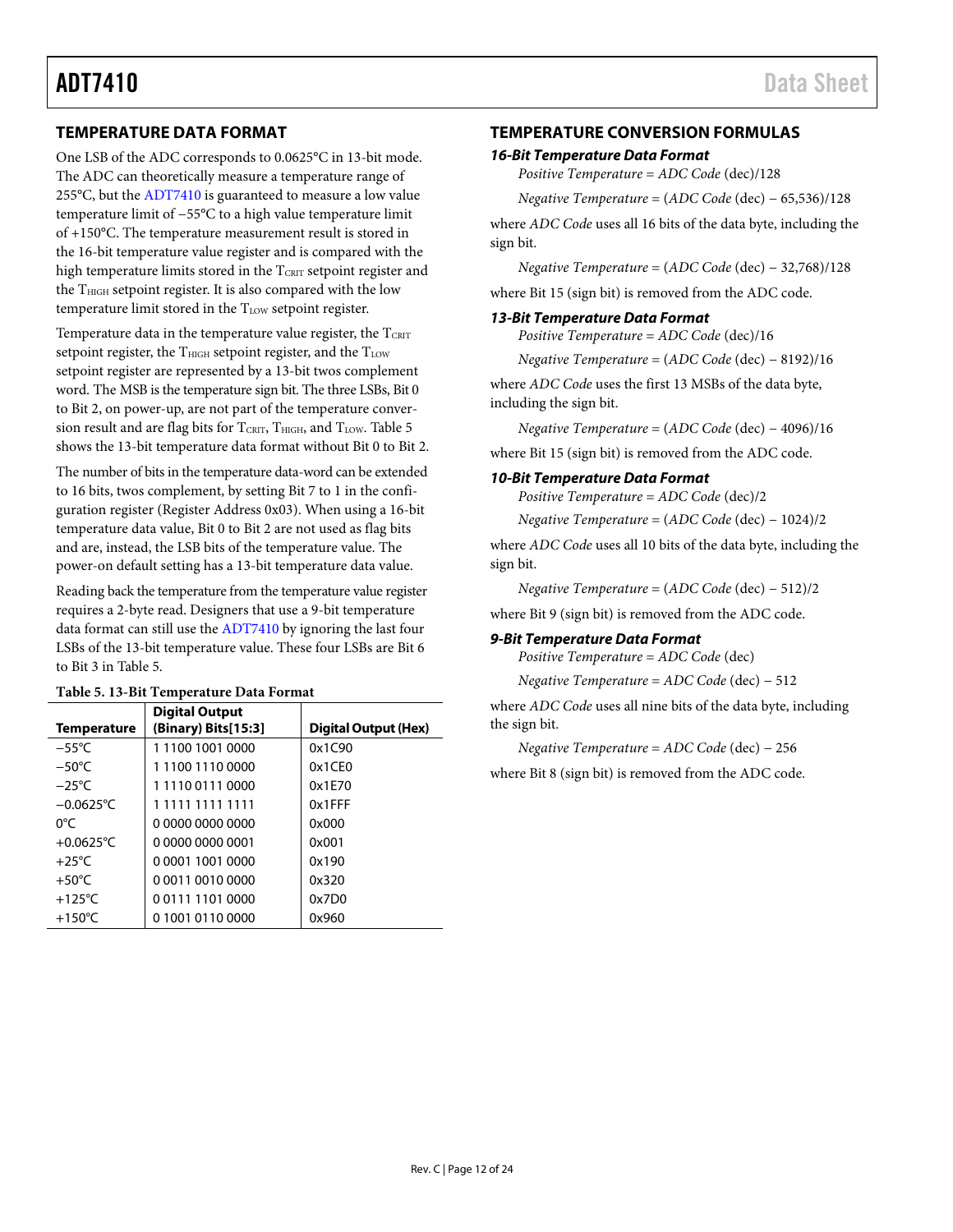# <span id="page-12-0"></span>**REGISTERS**

The [ADT7410](http://www.analog.com/ADT7410?doc=ADT7410.pdf) contains 14 registers:

- Nine temperature registers
- A status register
- An ID register
- A configuration register
- An address pointer register
- A software reset

All registers are eight bits wide. The temperature value registers, the status register, and the ID register are read-only. The software reset is a write-only register. On power-up, the address pointer register is loaded with 0x00 and points to the temperature value register MSB.

### **Table 6[. ADT7410](http://www.analog.com/ADT7410?doc=ADT7410.pdf) Registers**

| Register<br><b>Address</b> | <b>Description</b>                                     | Power-On<br><b>Default</b> |
|----------------------------|--------------------------------------------------------|----------------------------|
| 0x00                       | Temperature value most significant byte                | 0x00                       |
| 0x01                       | Temperature value least significant byte               | 0x00                       |
| 0x02                       | Status                                                 | 0x00                       |
| 0x03                       | Configuration                                          | 0x00                       |
| 0x04                       | T <sub>HIGH</sub> setpoint most significant byte       | 0x20 (64°C)                |
| 0x05                       | T <sub>HIGH</sub> setpoint least significant byte      | 0x00 (64°C)                |
| 0x06                       | $T_{\text{\tiny{LOW}}}$ setpoint most significant byte | 0x05 (10°C)                |
| 0x07                       | T <sub>LOW</sub> setpoint least significant byte       | $0x00(10^{\circ}C)$        |
| 0x08                       | T <sub>CRIT</sub> setpoint most significant byte       | 0x49 (147°C)               |
| 0x09                       | T <sub>CRIT</sub> setpoint least significant byte      | 0x80 (147°C)               |
| 0x0A                       | T <sub>HYST</sub> setpoint                             | $0x05(5^{\circ}C)$         |
| 0x0B                       | ID                                                     | 0xCX                       |
| 0x0C                       | Reserved                                               | 0xXX                       |
| 0x0D                       | Reserved                                               | 0xXX                       |
| 0x2E                       | Reserved                                               | 0xXX                       |
| 0x2F                       | Software reset                                         | 0xXX                       |

### **Table 8. Temperature Value MSB Register (Register Address 0x00)**

| Bit    | <b>Default Value</b> | Type | <b>Name</b> | Description                                                          |
|--------|----------------------|------|-------------|----------------------------------------------------------------------|
| [14:8] | 0000000              |      | lemp        | Temperature value in twos complement format                          |
|        |                      |      | Sian        | Sign bit, indicates if the temperature value is negative or positive |

| <b>Bit</b> | <b>Default Value</b> | Type | <b>Name</b>          | <b>Description</b>                                                                                                                                                                                                                                                                                     |
|------------|----------------------|------|----------------------|--------------------------------------------------------------------------------------------------------------------------------------------------------------------------------------------------------------------------------------------------------------------------------------------------------|
| $\Omega$   | 0                    | R    | $T_{LOW}$ flag/LSB0  | Flags a T <sub>LOW</sub> event if the configuration register, Register Address 0x03[7] = 0 (13-bit resolution),<br>and if comparator mode is selected through the configuration register, Register Address<br>$0x03[4]$ . When the temperature value is below $T_{LOW}$ , this bit it set to 1.        |
|            |                      |      |                      | Contains the Least Significant Bit 0 of the 15-bit temperature value if the configuration<br>register, Register Address $0x03[7] = 1$ (16-bit resolution).                                                                                                                                             |
|            | 0                    | R    | $T_{HIGH}$ flag/LSB1 | Flags a T <sub>HIGH</sub> event if the configuration register, Register Address $0x03[7] = 0$ (13-bit resolution),<br>and if comparator mode is selected through the configuration register, Register Address<br>$0x03[4]$ . When the temperature value is above $T_{HIGH}$ , this bit it set to 1.    |
|            |                      |      |                      | Contains the Least Significant Bit 1 of the 15-bit temperature value if the configuration<br>register, Register Address $0x03[7] = 1$ (16-bit resolution).                                                                                                                                             |
|            | $\Omega$             | R    | $T_{CRIT}$ flag/LSB2 | Flags a T <sub>GRT</sub> event if the configuration register, Register Address 0x03[7] = 0 (13-bit resolution),<br>and if comparator mode is selected through the configuration register, Register Address<br>$0 \times 03$ [4]. When the temperature value exceeds $T_{CRIT}$ , this bit it set to 1. |
|            |                      |      |                      | Contains the Least Significant Bit 2 of the 15-bit temperature value if the configuration<br>register, Register Address 0x03[7] = 1 (16-bit resolution).                                                                                                                                               |
| [7:3]      | 00000                | R    | Temp                 | Temperature value in twos complement format.                                                                                                                                                                                                                                                           |

### **Table 9. Temperature Value LSB Register (Register Address 0x01)**

from Register Address 0x00 and then the eight LSBs (Bit 0 to Bit 7) are read from Register Address 0x01. Only the temperature value most significant byte (Register Address 0x00) needs to be loaded into the address pointer register as the address pointer auto-increments to the temperature value least significant byte address (Register Address 0x01).

This register is always the first register written to during a write to the [ADT7410.](http://www.analog.com/ADT7410?doc=ADT7410.pdf) It must be set to the address of the register to which the write or read transaction is intended[. Table 7](#page-12-3) shows the register address of each register on th[e ADT7410.](http://www.analog.com/ADT7410?doc=ADT7410.pdf)  The default value of the address pointer register is 0x00.

**P7 P6 P5 P4 P3 P2 P1 P0** ADD7 | ADD6 | ADD5 | ADD4 | ADD3 | ADD2 | ADD1 | ADD0

The temperature value most significant byte (MSB) and temperature value least significant byte (LSB) registers store the temperature measured by the internal temperature sensor. The temperature is stored in twos complement format with the MSB being the temperature sign bit. When reading from these registers, the eight MSBs (Bit 7 to Bit 15) are read first

<span id="page-12-1"></span>**ADDRESS POINTER REGISTER**

<span id="page-12-3"></span>**Table 7. Address Pointer Register**

<span id="page-12-2"></span>**TEMPERATURE VALUE REGISTERS**

Bit 0 to Bit 2 are event alarm flags for  $T_{\text{CRIT}}$ ,  $T_{\text{HIGH}}$ , and  $T_{\text{LOW}}$ . When the ADC is configured to convert the temperature to a 16-bit digital value then Bit 0 to Bit 2 are no longer used as flag bits and are instead used as the LSB bits for the extended digital value.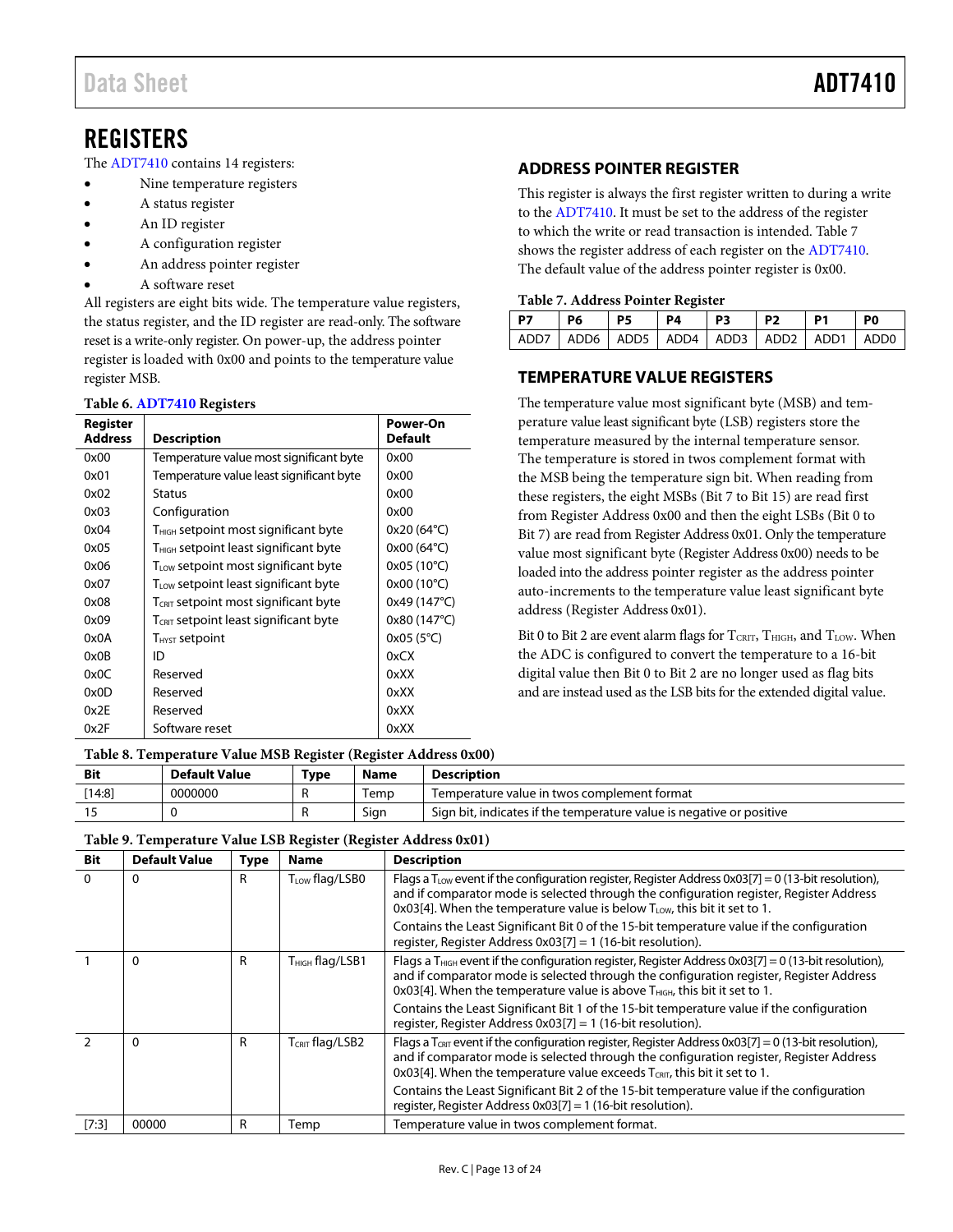### <span id="page-13-0"></span>**STATUS REGISTER**

This 8-bit read-only register reflects the status of the overtemperature and undertemperature interrupts that can cause the CT and INT pins to go active. It also reflects the status of a temperature conversion operation. The interrupt flags in this register are reset by a read operation to the status register and/or when the temperature value returns within the temperature limits, including hysteresis. The RDY bit is reset after a read from the

temperature value register. In one-shot and 1 SPS modes, the RDY bit is reset after a write to the one-shot bits.

### <span id="page-13-1"></span>**CONFIGURATION REGISTER**

This 8-bit read/write register stores various configuration modes for th[e ADT7410,](http://www.analog.com/ADT7410?doc=ADT7410.pdf) including shutdown, overtemperature and undertemperature interrupts, one-shot, continuous conversion, interrupt pins polarity, and overtemperature fault queues.

| <b>Bit</b>     | <b>Default Value</b> | <b>Type</b> | <b>Name</b>      | <b>Description</b>                                                                                                                                                                                                                                                                                                                                                            |
|----------------|----------------------|-------------|------------------|-------------------------------------------------------------------------------------------------------------------------------------------------------------------------------------------------------------------------------------------------------------------------------------------------------------------------------------------------------------------------------|
| $[3:0]$        | 0000                 | R           | Unused           | Reads back 0.                                                                                                                                                                                                                                                                                                                                                                 |
| $\overline{4}$ |                      | R           | T <sub>LOW</sub> | Set this bit to 1 when the temperature goes below the T <sub>LOW</sub> temperature limit, and if comparator<br>mode is selected through the configuration register, Register Address 0x03[4]. The bit clears<br>to 0 when the status register is read and/or when the temperature measured goes back above<br>the limit set in the setpoint $T_{LOW} + T_{H YST}$ registers.  |
|                | $\Omega$             | R           | $T_{\rm HIGH}$   | Set this bit to 1 when the temperature goes above the T <sub>HGH</sub> temperature limit, and if comparator<br>mode is selected through the configuration register, Register Address 0x03[4]. The bit clears<br>to 0 when the status register is read and/or when the temperature measured goes back<br>below the limit set in the setpoint THIGH - THYST registers.          |
| 6              | $\Omega$             | R           | $T_{CRIT}$       | Set this bit to 1 when the temperature goes above the T <sub>CRT</sub> temperature limit, and if comparator<br>mode is selected through the configuration register, Register Address 0x03[4]. This bit clears<br>to 0 when the status register is read and/or when the temperature measured goes back<br>below the limit set in the setpoint $T_{CRIT} - T_{HYST}$ registers. |
|                |                      | R           | <b>RDY</b>       | This bit goes low when the temperature conversion result is written into the temperature<br>value register. It is reset to 1 when the temperature value register is read. In one-shot and 1<br>SPS modes, this bit is reset after a write to the one-shot bits.                                                                                                               |

### **Table 10. Status Register (Register Address 0x02)**

### **Table 11. Configuration Register (Register Address 0x03)**

| <b>Bit</b>     | <b>Default Value</b> | <b>Type</b>      | <b>Name</b>      | <b>Description</b>                                                                                                                                                                               |
|----------------|----------------------|------------------|------------------|--------------------------------------------------------------------------------------------------------------------------------------------------------------------------------------------------|
| [1:0]          | $00\,$               | R/W              | Fault queue      | These two bits set the number of undertemperature/overtemperature faults that can<br>occur before setting the INT and CT pins. This helps to avoid false triggering due<br>to temperature noise. |
|                |                      |                  |                  | $00 = 1$ fault (default).                                                                                                                                                                        |
|                |                      |                  |                  | $01 = 2$ faults.                                                                                                                                                                                 |
|                |                      |                  |                  | $10 = 3$ faults.                                                                                                                                                                                 |
|                |                      |                  |                  | $11 = 4$ faults.                                                                                                                                                                                 |
| $\mathcal{P}$  | $\mathbf{0}$         | R/W              | CT pin polarity  | This bit selects the output polarity of the CT pin.                                                                                                                                              |
|                |                      |                  |                  | $0 =$ active low.                                                                                                                                                                                |
|                |                      |                  |                  | $1 =$ active high.                                                                                                                                                                               |
| 3              | 0                    | $R/\overline{W}$ | INT pin polarity | This bit selects the output polarity of the INT pin.                                                                                                                                             |
|                |                      |                  |                  | $0 =$ active low.                                                                                                                                                                                |
|                |                      |                  |                  | $1 =$ active high.                                                                                                                                                                               |
| 4              | $\mathbf{0}$         | R/W              | INT/CT mode      | This bit selects between comparator mode and interrupt mode.                                                                                                                                     |
|                |                      |                  |                  | $0 =$ interrupt mode                                                                                                                                                                             |
|                |                      |                  |                  | $1 =$ comparator mode                                                                                                                                                                            |
| $[6:5]$        | 00                   | $R/\overline{W}$ | Operation mode   | These two bits set the operational mode for the ADT7410.                                                                                                                                         |
|                |                      |                  |                  | $00 =$ continuous conversion (default). When one conversion is finished, the<br>ADT7410 starts another.                                                                                          |
|                |                      |                  |                  | $01$ = one shot. Conversion time is typically 240 ms.                                                                                                                                            |
|                |                      |                  |                  | $10 = 1$ SPS mode. Conversion time is typically 60 ms. This operational mode<br>reduces the average current consumption.                                                                         |
|                |                      |                  |                  | $11$ = shutdown. All circuitry except interface circuitry is powered down.                                                                                                                       |
| $\overline{7}$ | $\mathbf{0}$         | R/W              | Resolution       | This bit sets up the resolution of the ADC when converting.                                                                                                                                      |
|                |                      |                  |                  | $0 = 13$ -bit resolution. Sign bit + 12 bits gives a temperature resolution of 0.0625°C.                                                                                                         |
|                |                      |                  |                  | $1 = 16$ -bit resolution. Sign bit + 15 bits gives a temperature resolution of 0.0078°C.                                                                                                         |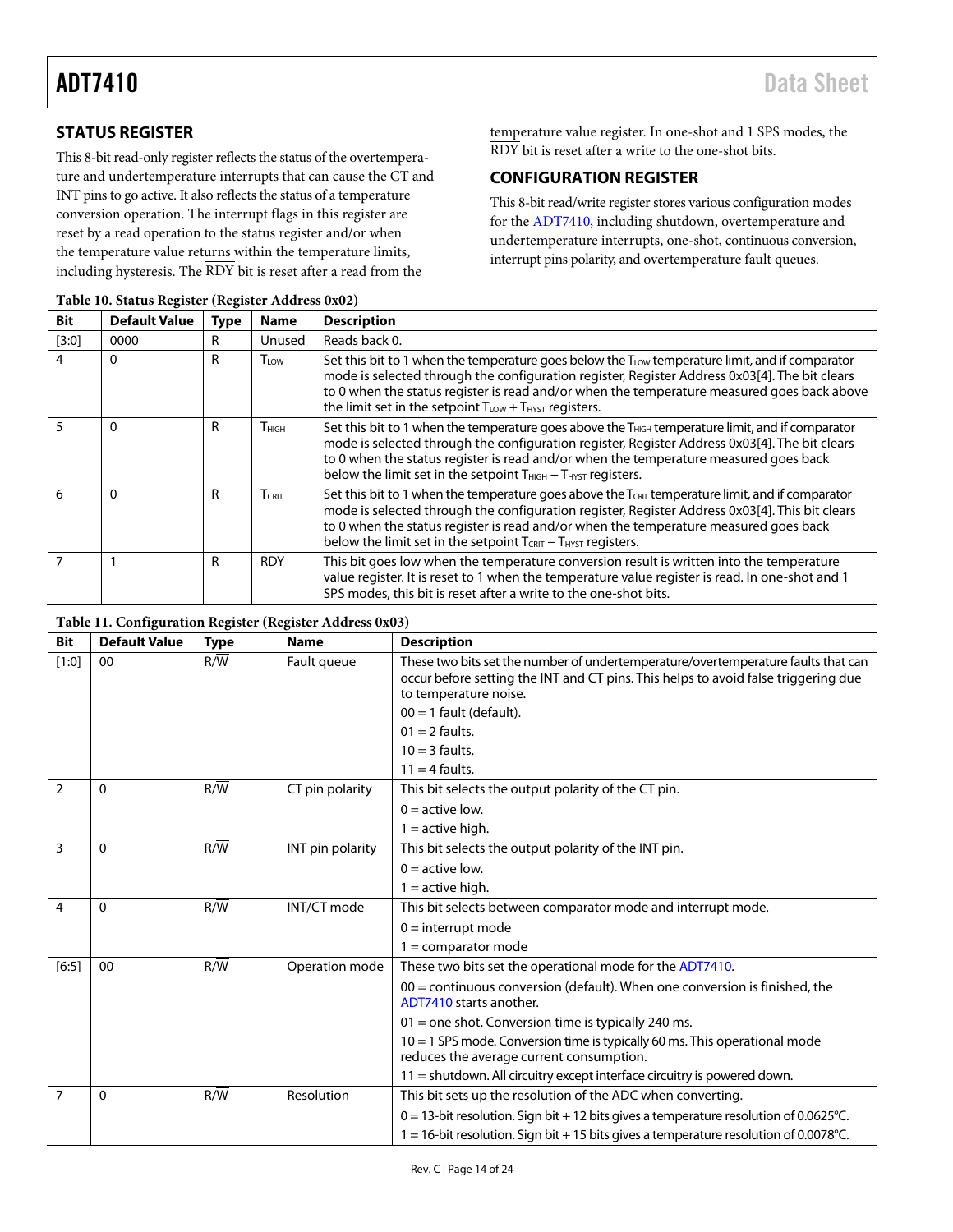### <span id="page-14-0"></span>**THIGH SETPOINT REGISTERS**

The  $T<sub>HIGH</sub>$  setpoint MSB and  $T<sub>HIGH</sub>$  setpoint LSB registers store the overtemperature limit value. An overtemperature event occurs when the temperature value stored in the temperature value register exceeds the value stored in this register. The INT pin is activated if an overtemperature event occurs. The temperature is stored in twos complement format with the MSB being the temperature sign bit.

When reading from this register, the eight MSBs (Bit 15 to Bit 8) are read first from Register Address 0x04 and then the eight LSBs (Bit 7 to Bit 0) are read from Register Address 0x05. Only Register Address 0x04 (T<sub>HIGH</sub> setpoint MSB) needs to be loaded into the address pointer register as the address pointer autoincrements to Register Address  $0x05$  (T<sub>HIGH</sub> setpoint LSB).

The default setting for the  $T<sub>HIGH</sub>$  setpoint is 64 $°C$ .

### <span id="page-14-1"></span>**TLOW SETPOINT REGISTERS**

The  $T_{LOW}$  setpoint MSB and  $T_{LOW}$  setpoint LSB registers store the undertemperature limit value. An undertemperature event occurs when the temperature value stored in the temperature value register is less than the value stored in this register. The INT pin is activated if an undertemperature event occurs. The temperature is stored in twos complement format with the MSB being the temperature sign bit.

When reading from this register, the eight MSBs (Bit 15 to Bit 8) are read first from Register Address 0x06 and then the eight LSBs (Bit 7 to Bit 0) are read from Register Address 0x07. Only the Register Address 0x06 (T<sub>LOW</sub> setpoint MSB) needs to be loaded into the address pointer register as the address pointer autoincrements to Register Address  $0x07$  (T<sub>LOW</sub> setpoint LSB).

The default setting for the  $T_{LOW}$  setpoint is 10°C.

### <span id="page-14-2"></span>**TCRIT SETPOINT REGISTERS**

The  $T_{\text{CRIT}}$  setpoint MSB and  $T_{\text{CRIT}}$  setpoint LSB registers store the critical overtemperature limit value. A critical overtemperature event occurs when the temperature value stored in the temperature value register exceeds the value stored in this register. The CT pin is activated if a critical overtemperature event occurs. The temperature is stored in twos complement format with the MSB being the temperature sign bit.

When reading from this register, the eight MSBs (Bit 15 to Bit 8) are read first from Register Address 0x08 and then the eight LSBs (Bit 7 to Bit 0) are read from Register Address 0x09. Only the Register Address 0x08 (TCRIT setpoint MSB) needs to be loaded into the address pointer register as the address pointer auto-increments to Register Address 0x09 ( $T_{CRIT}$  setpoint LSB).

The default setting for the  $T_{\text{CRIT}}$  limit is 147°C.

|  | Table 12. THIGH Setpoint MSB Register (Register Address 0x04) |
|--|---------------------------------------------------------------|
|--|---------------------------------------------------------------|

| Tuble 12. I film betpoint mob Register (Register Audress 0A0 1) |                      |      |                                  |                                                                      |  |
|-----------------------------------------------------------------|----------------------|------|----------------------------------|----------------------------------------------------------------------|--|
| Bit                                                             | <b>Default Value</b> | Type | <b>Name</b>                      | <b>Description</b>                                                   |  |
| [15:8]                                                          | 0x20                 | R/W  | $\mathsf{T}_{\mathsf{HIGH}}$ MSB | MSBs of the overtemperature limit, stored in twos complement format. |  |

### Table 13. T<sub>HIGH</sub> Setpoint LSB Register (Register Address 0x05)

| <b>Bit</b> | <b>Default Value</b> | <b>Type</b> | <b>Name</b>           | Description                                                          |
|------------|----------------------|-------------|-----------------------|----------------------------------------------------------------------|
| [7:0]      | 0x00                 | R/W         | T <sub>HIGH</sub> LSB | LSBs of the overtemperature limit, stored in twos complement format. |

### Table 14. T<sub>LOW</sub> Setpoint MSB Register (Register Address 0x06)

| <b>Bit</b> | <b>Default Value</b> | Type          | <b>Name</b>     | <b>Description</b>                                                    |
|------------|----------------------|---------------|-----------------|-----------------------------------------------------------------------|
| [15:8]     | 0x05                 | $\sim$<br>R/W | <b>Trow MSB</b> | MSBs of the undertemperature limit, stored in twos complement format. |

### Table 15. T<sub>LOW</sub> Setpoint LSB Register (Register Address 0x07)

| <b>Bit</b> | <b>Default Value</b> | <b>Type</b> | <b>Name</b>               | <b>Description</b>                                                    |
|------------|----------------------|-------------|---------------------------|-----------------------------------------------------------------------|
| [7:0]      | 0x00                 | R/W         | $\Gamma_{\text{LOW}}$ LSB | LSBs of the undertemperature limit, stored in twos complement format. |

### **Table 16. TCRIT Setpoint MSB Register (Register Address 0x08)**

| <b>Bit</b> | <b>Default Value</b> | Type                            | Name                     | <b>Description</b>                                                            |
|------------|----------------------|---------------------------------|--------------------------|-------------------------------------------------------------------------------|
| [15:8]     | 0x49                 | $\overline{\phantom{a}}$<br>R/W | <b>MSB</b><br><b>CRI</b> | MSBs of the critical overtemperature limit, stored in twos complement format. |

### Table 17. T<sub>CRIT</sub> Setpoint LSB Register (Register Address 0x09)

| <b>Bit</b> | <b>Default Value</b> | Tvpe                            | Name                      | Description                                                                     |
|------------|----------------------|---------------------------------|---------------------------|---------------------------------------------------------------------------------|
| [7:0]      | 0x80                 | $\overline{\phantom{a}}$<br>R/W | $\sim$ $\sim$<br>CRIT LSB | . LSBs of the critical overtemperature limit, stored in twos complement format. |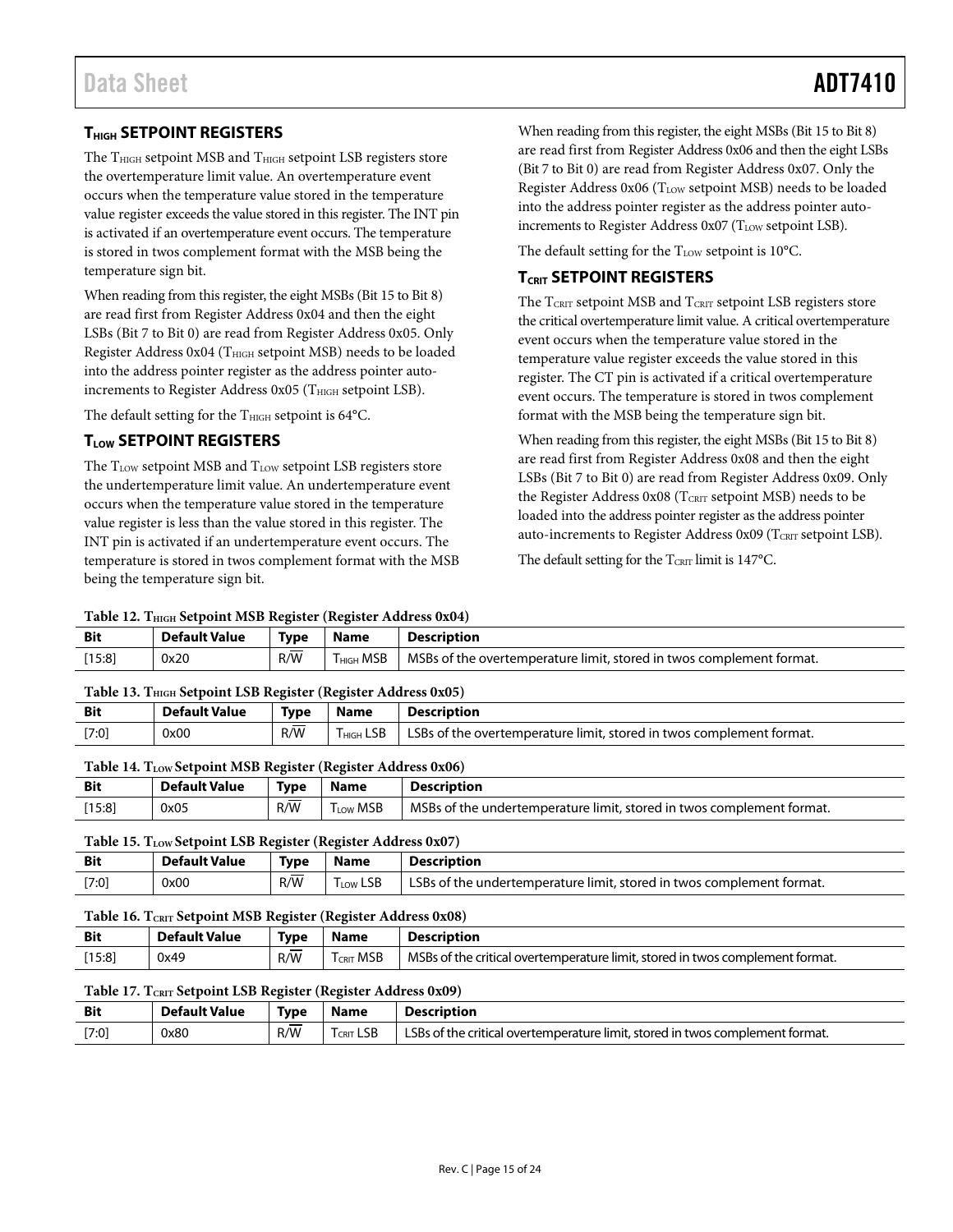### <span id="page-15-0"></span>**THYST SETPOINT REGISTER**

This 8-bit read/write register stores the temperature hysteresis value for the  $T<sub>HIGH</sub>, T<sub>LOW</sub>,$  and  $T<sub>CRIT</sub>$  temperature limits. The temperature hysteresis value is stored in straight binary format using four LSBs. Increments are possible in steps of 1°C from 0°C to 15°C. The value in this register is subtracted from the  $\rm T_{HIGH}$  and  $\rm T_{CRIT}$  values and added to the  $\rm T_{LOW}$  value to implement hysteresis.

### **Table 18. THYST Setpoint Register (Register Address 0x0A)**

| $\frac{1}{2}$ and $\frac{1}{2}$ and $\frac{1}{2}$ are $\frac{1}{2}$ and $\frac{1}{2}$ are $\frac{1}{2}$ and $\frac{1}{2}$ are $\frac{1}{2}$ and $\frac{1}{2}$ are $\frac{1}{2}$ |                 |          |             |                                                                                                   |
|---------------------------------------------------------------------------------------------------------------------------------------------------------------------------------|-----------------|----------|-------------|---------------------------------------------------------------------------------------------------|
| <b>Bit</b>                                                                                                                                                                      | Default Value 1 | Tvpe     | <b>Name</b> | Description                                                                                       |
| $[3:0]$                                                                                                                                                                         | 0101            | _<br>R/W | <b>HYST</b> | Hysteresis value, from 0°C to 15°C. Stored in straight binary format. The default setting is 5°C. |
| $[7:4]$                                                                                                                                                                         | 0000            | R/W      | N/A         | Not used.                                                                                         |

<span id="page-15-1"></span>**ID REGISTER**

This 8-bit read-only register stores the manufacturer ID in Bit 3

to Bit 7 and the silicon revision in Bit 0 to Bit 2.

**Table 19. ID Register (Register Address 0x0B)**

| <b>Bit</b> | <b>Default Value</b> | Type | Name               | <b>Description</b>                                  |
|------------|----------------------|------|--------------------|-----------------------------------------------------|
| [2:0]      | XXX                  | . .  | <b>Revision ID</b> | Contains the silicon revision identification number |
| [7:3]      | 1001                 |      | Manufacture ID     | Contains the manufacturer identification number     |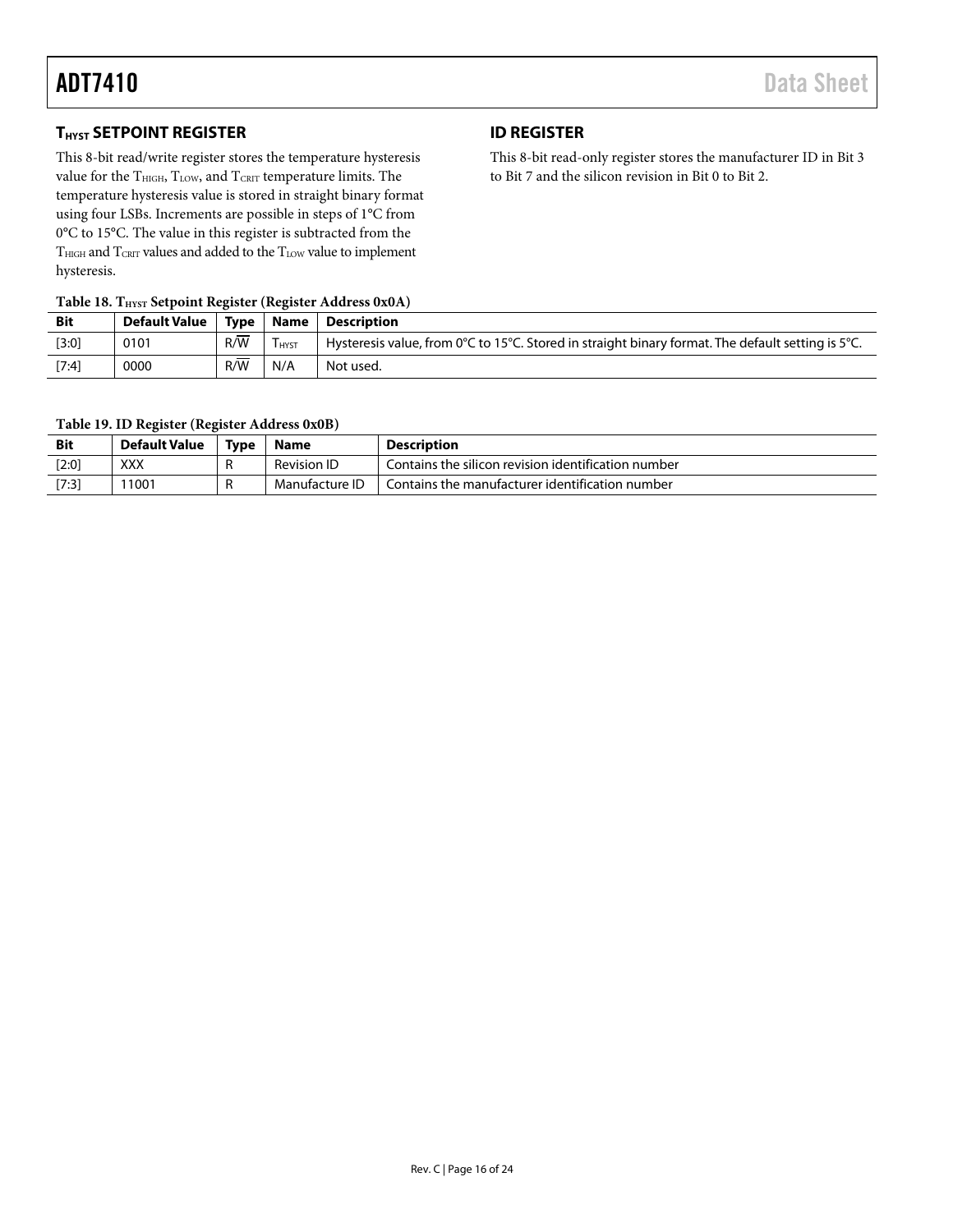# <span id="page-16-0"></span>SERIAL INTERFACE



*Figure 14. Typical I2C Interface Connection*

<span id="page-16-2"></span>Control of the  $ADT7410$  is carried out via the I<sup>2</sup>C-compatible serial interface. The [ADT7410](http://www.analog.com/ADT7410?doc=ADT7410.pdf) is connected to this bus as a slave and is under the control of a master device.

[Figure 14](#page-16-2) shows a typical I<sup>2</sup>C interface connection.

### <span id="page-16-1"></span>**SERIAL BUS ADDRESS**

Like all I<sup>2</sup>C-compatible devices, th[e ADT7410](http://www.analog.com/ADT7410?doc=ADT7410.pdf) has a 7-bit serial address. The five MSBs of this address for the [ADT7410](http://www.analog.com/ADT7410?doc=ADT7410.pdf) are set to 10010. Pin A1 and Pin A0 set the two LSBs. These pins can be configured two ways, low and high, to give four different address options[. Table 20](#page-16-3) shows the different bus address options available. The recommended pull-up resistor value on the SDA and SCL lines is 10 kΩ.

### <span id="page-16-3"></span>**Table 20. I2 C Bus Address Options**

| A6 | A5 | Α4 | A3 | Α2 | Α1 | A0 | Hex  |
|----|----|----|----|----|----|----|------|
|    | 0  | 0  |    | 0  | 0  | 0  | 0x48 |
|    | 0  | 0  |    | 0  | 0  |    | 0x49 |
|    | 0  | 0  |    | 0  |    | 0  | 0x4A |
|    | 0  | 0  |    | 0  |    |    | 0x4B |

The serial bus protocol operates as follows:

1. The master initiates data transfer by establishing a start condition, defined as a high-to-low transition on the serial data line, SDA, while the serial clock line, SCL, remains high. This indicates that an address/data stream is going to follow. All slave peripherals connected to the serial bus respond to the start condition and shift in the next eight bits, consisting of a 7-bit address (MSB first) plus a read/ write  $(R/\overline{W})$  bit. The  $R/\overline{W}$  bit determines whether data is written to, or read from, the slave device.

- 2. The peripheral with the address corresponding to the transmitted address responds by pulling the data line low during the low period before the ninth clock pulse, known as the acknowledge bit. All other devices on the bus then remain idle while the selected device waits for data to be read from or written to it. If the  $R/\overline{W}$  bit is a 0, the master writes to the slave device. If the  $R/\overline{W}$  bit is a 1, the master reads from the slave device.
- 3. Data is sent over the serial bus in sequences of nine clock pulses, eight bits of data followed by an acknowledge bit from the receiver of data. Transitions on the data line must occur during the low period of the clock signal and remain stable during the high period as a low-to-high transition when the clock is high, which can be interpreted as a stop signal.
- 4. When all data bytes have been read or written, stop conditions are established. In write mode, the master pulls the data line high during the  $10<sup>th</sup>$  clock pulse to assert a stop condition. In read mode, the master device pulls the data line high during the low period before the ninth clock pulse. This is known as a no acknowledge. The master takes the data line low during the low period before the  $10^{\rm th}$  clock pulse, then high during the  $10^{\rm th}$  clock pulse to assert a stop condition.

It is not possible to mix read and write in one operation because the type of operation is determined at the beginning and cannot subsequently be changed without starting a new operation.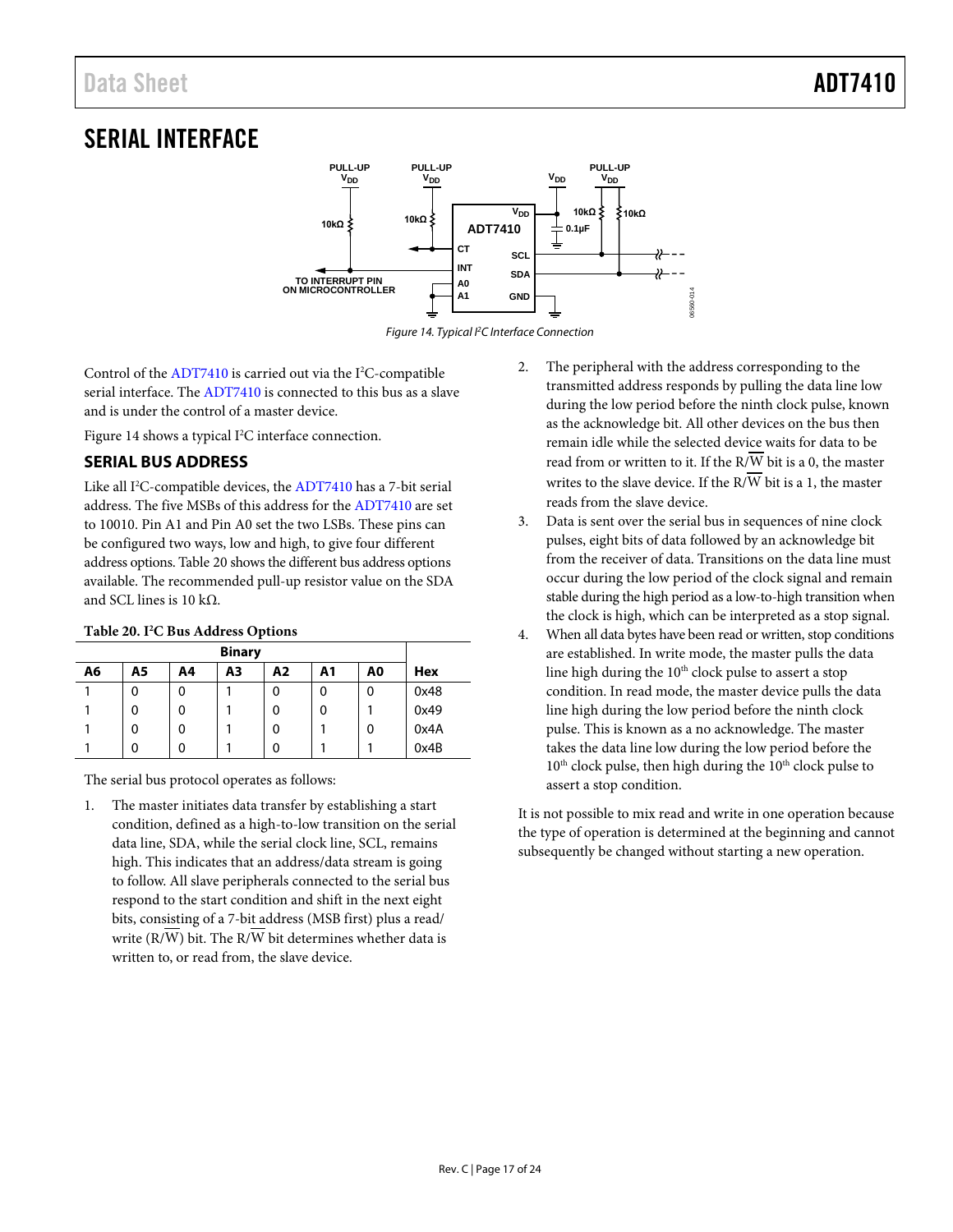### <span id="page-17-0"></span>**WRITING DATA**

It is possible to write either a single byte of data or two bytes to the [ADT7410,](http://www.analog.com/ADT7410?doc=ADT7410.pdf) depending on which registers are to be written.

Writing a single byte of data requires the serial bus address, the data register address written to the address pointer register, followed by the data byte written to the selected data register. This is shown i[n Figure 15.](#page-17-1) 

For the  $T<sub>HIGH</sub>$  setpoint,  $T<sub>LOW</sub>$  setpoint, and  $T<sub>CRT</sub>$  setpoint registers, it is possible to write to both the MSB and the LSB registers in the same write transaction. Writing two bytes of data to these registers requires the serial bus address, the data register address of the MSB register written to the address pointer register, followed by the two data bytes written to the selected data register. This is shown i[n Figure 16.](#page-17-2) 

If more than the required number of data bytes is written to a register, the register ignores these extra data bytes. To write to a different register, a start or repeated start is required.



*Figure 15. Writing to a Register Followed by a Single Byte of Data*

<span id="page-17-1"></span>

<span id="page-17-2"></span>*Figure 16. Writing to a Register Followed by Two Bytes of Data*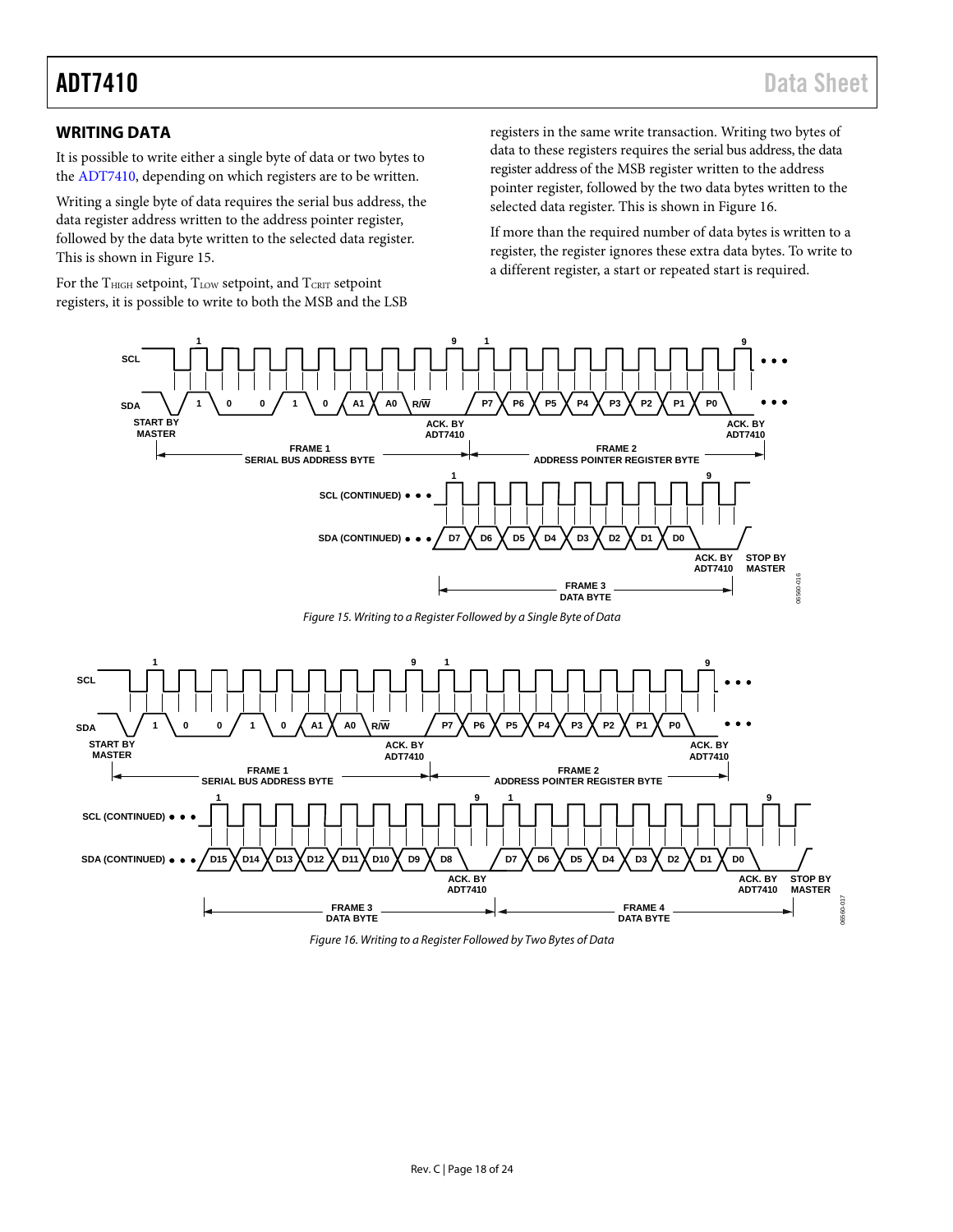### <span id="page-18-0"></span>**READING DATA**

Reading data from the [ADT7410](http://www.analog.com/ADT7410?doc=ADT7410.pdf) is done in a single data byte operation for the configuration register, the status register, the T<sub>HYST</sub> register, and the ID register. A two data byte read operation is needed for the temperature value register,  $T<sub>HIGH</sub>$ setpoint register, T<sub>LOW</sub> setpoint register, and the T<sub>CRIT</sub> setpoint register. Reading back the contents of an 8-bit register similar to the configuration register is shown i[n Figure 17.](#page-18-3) Reading back the contents of the temperature value register is shown in [Figure](#page-19-0) 18.

Reading back from any register first requires a single-byte write operation to the address pointer register to set up the address of the register that is going to be read from. In the case of reading back from the 2-byte registers, the address pointer automatically increments from the MSB register address to the LSB register address.

To read from another register, execute another write to the address pointer register to set up the relevant register address. Thus, block reads are not possible, that is, there is no  $I^2C$  address pointer auto-increment except when reading back from a 16-bit register. If the address pointer register has previously been set up with the address of the register that is going to receive a read command, there is no need to repeat a write operation to set up the register address again.

### <span id="page-18-1"></span>**RESET**

To reset the  $ADT7410$  without having to reset the entire  $I<sup>2</sup>C$  bus, an explicit reset command is provided. This uses a particular address pointer word as a command word to reset the part and upload all default settings. Th[e ADT7410](http://www.analog.com/ADT7410?doc=ADT7410.pdf) does not respond to the I<sup>2</sup>C bus commands (do not acknowledge) during the default values upload for approximately 200 µs.

The reset command address word is 0x2F.

### <span id="page-18-2"></span>**GENERAL CALL**

When a master issues a slave address consisting of seven 0s with the eighth bit (R/W bit) set to 0, this is known as the general call address. The general call address is for addressing every device connected to the I<sup>2</sup>C bus. Th[e ADT7410](http://www.analog.com/ADT7410?doc=ADT7410.pdf) acknowledges this address and reads in the following data byte.

If the second byte is 0x06, the [ADT7410](http://www.analog.com/ADT7410?doc=ADT7410.pdf) is reset, completely uploading all default values. The [ADT7410](http://www.analog.com/ADT7410?doc=ADT7410.pdf) does not respond to the I2 C bus commands (do not acknowledge) while the default values upload for approximately 200 µs.

The [ADT7410](http://www.analog.com/ADT7410?doc=ADT7410.pdf) does not acknowledge any other general call commands.



<span id="page-18-3"></span>*Figure 17. Reading Back Data from the Configuration Register*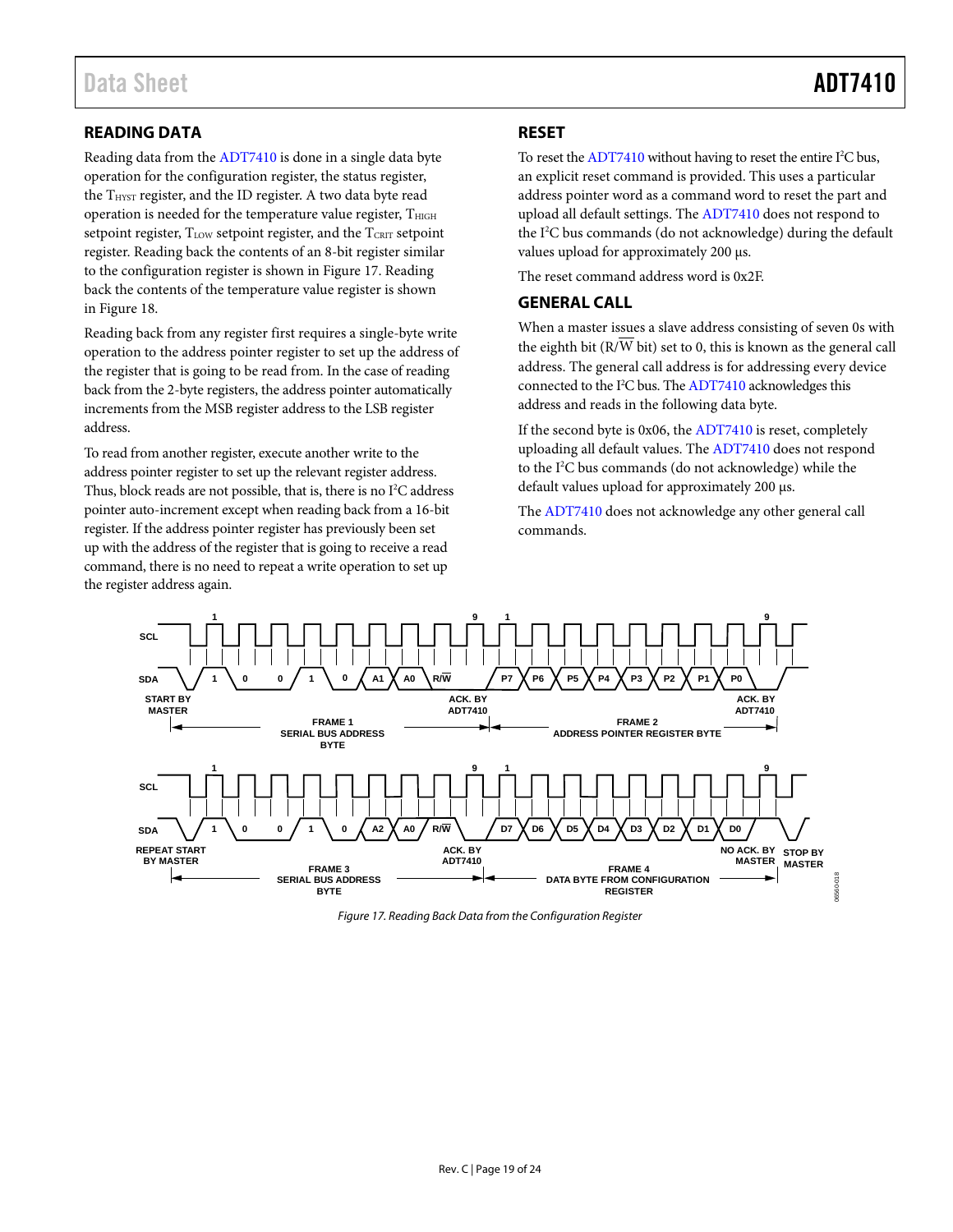06560-023

06560-023



<span id="page-19-0"></span>**4. TEMPERATURE REGISTER MSB DATA AND TEMPERATURE REGISTER LSB DATA ARE ALWAYS SEPARATED BY A LOW ACK BIT. 5. THE R/W BIT IS SET TO A1 TO INDICATE A READBACK OPERATION.**

*Figure 18. Reading Back Data from the Temperature Value Register*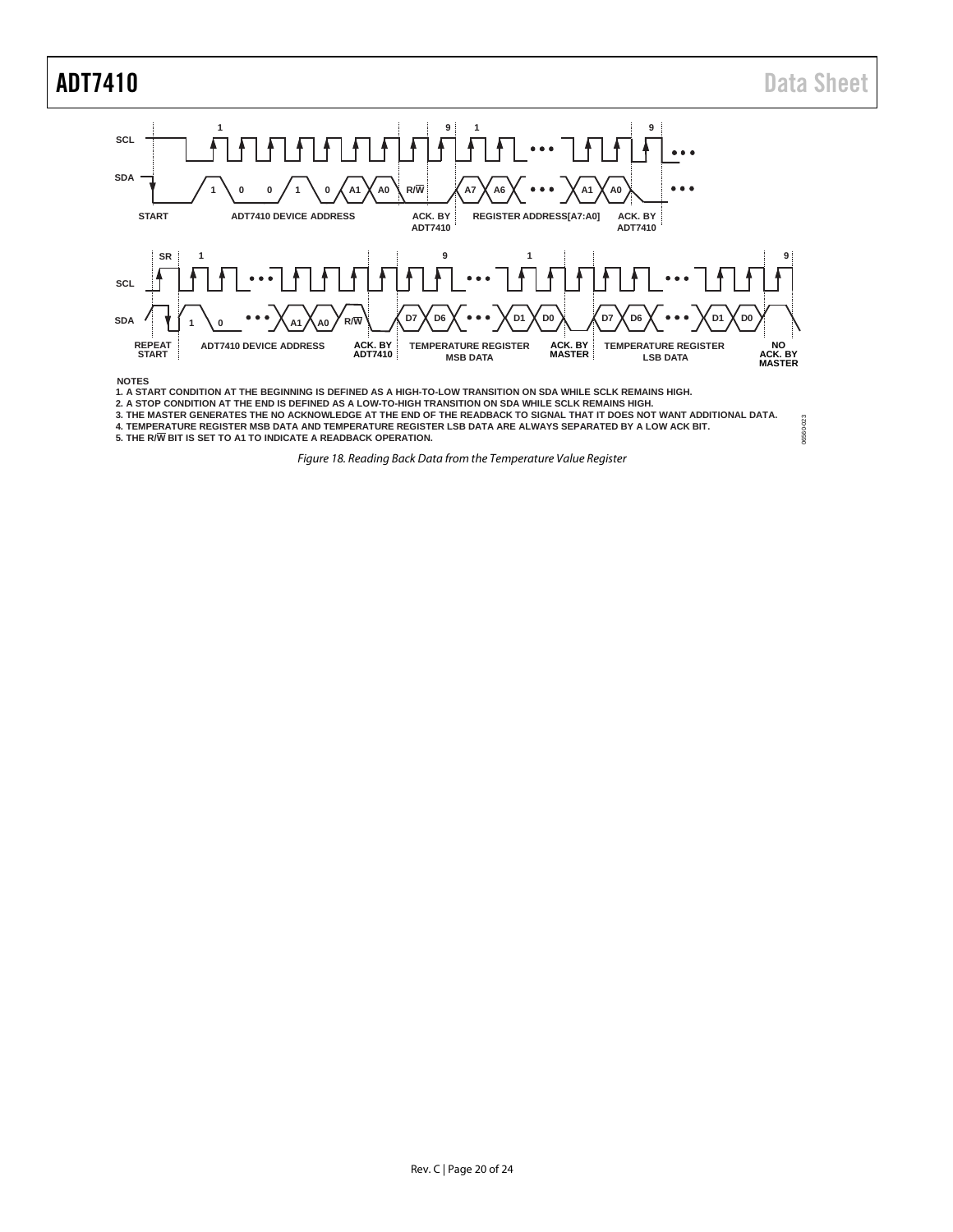# <span id="page-20-0"></span>INT AND CT OUTPUTS

The INT and CT pins are open-drain outputs, and both pins require a 10 k $\Omega$  pull-up resistor to V<sub>DD</sub>.

### <span id="page-20-1"></span>**UNDERTEMPERATURE AND OVERTEMPERATURE DETECTION**

The INT and CT pins have two undertemperature/ overtemperature modes: comparator mode and interrupt mode. The interrupt mode is the default power-up overtemperature mode. The INT output pin becomes active when the temperature is greater than the temperature stored in the  $T<sub>HIGH</sub>$  setpoint register or less than the temperature stored in the T<sub>LOW</sub> setpoint register. How this pin reacts after this event depends on the overtemperature mode selected.

[Figure 19](#page-20-2) illustrates the comparator and interrupt modes for events exceeding the  $T_{\text{HIGH}}$  limit with both pin polarity settings. [Figure 20](#page-21-0) illustrates the comparator and interrupt modes for events exceeding the  $T_{LOW}$  limit with both pin polarity settings.

### *Comparator Mode*

In comparator mode, the INT pin returns to its inactive status when the temperature drops below the  $T_{\text{HIGH}} - T_{\text{HYST}}$  limit or rises above the  $T_{LOW} + T_{HYST}$  limit.

Putting th[e ADT7410](http://www.analog.com/ADT7410?doc=ADT7410.pdf) into shutdown mode does not reset the INT state in comparator mode.

### *Interrupt Mode*

In interrupt mode, the INT pin only goes inactive when the [ADT7410](http://www.analog.com/adt7410?doc=adt7410.pdf) register is read, that is, independently, when the temperature has recovered and gotten back to within the limits before Point C, as shown in [Figure 20.](#page-21-0) when the INT pin is reset, it only goes active again when the temperature goes from an overtemperature/undertemperature condition back to a temperature within the limits or vice versa.

As shown in [Figure 19,](#page-20-2) the INT pin goes active when the temperature rises beyond the T<sub>HIGH</sub> limit and resets the next time any register is read. When reset, it does not go active again until temperatures decrease back to below  $T_{\text{HIGH}} - T_{\text{HYST}}$  (Point A), and when reset, it goes active again when the  $T<sub>HIGH</sub>/T<sub>LOW</sub>$  is exceeded (Point B).



<span id="page-20-2"></span>*Figure 19. INT Output Temperature Response Diagram for T<sub>HIGH</sub> Overtemperature Events*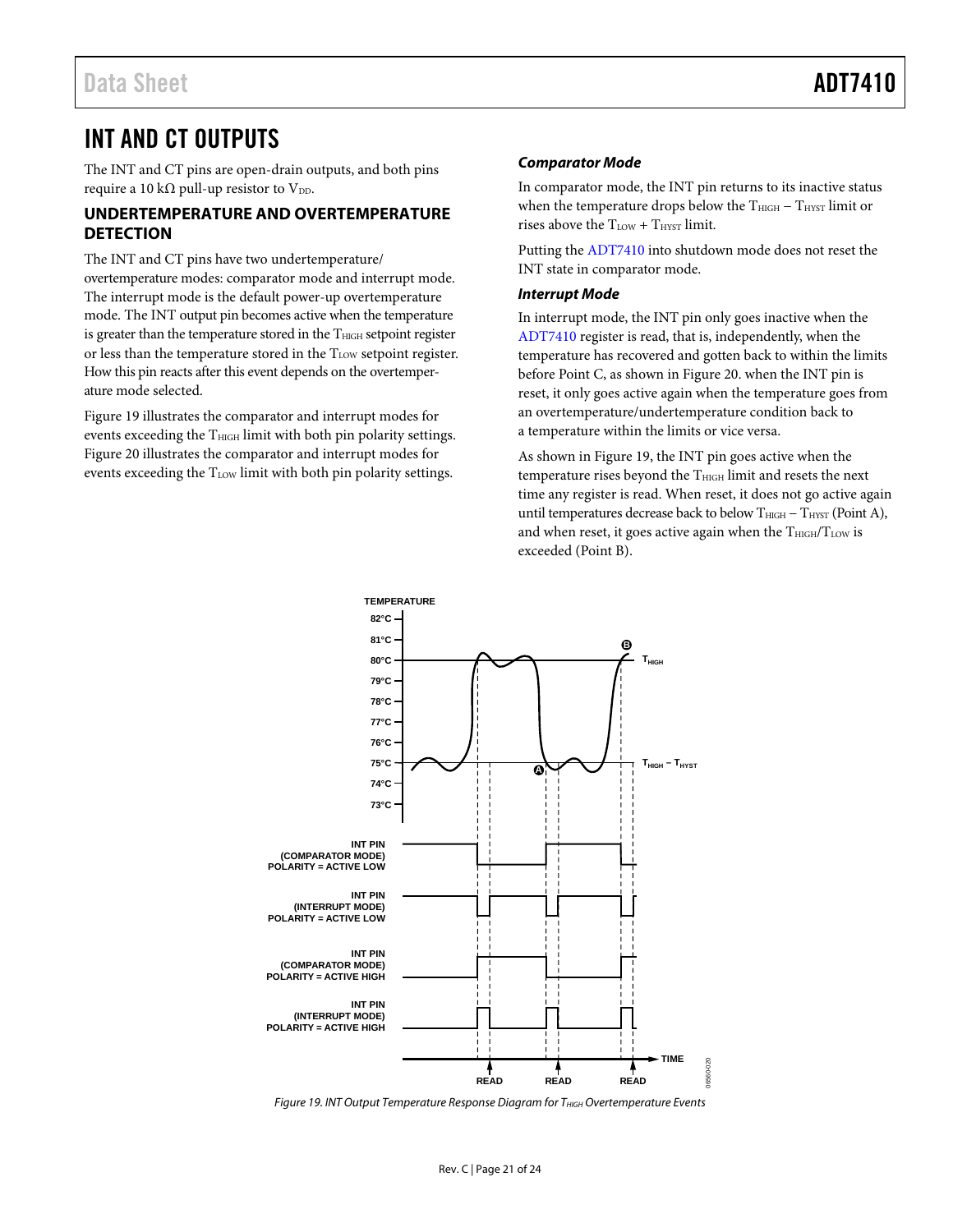

<span id="page-21-0"></span>*Figure 20. INT Output Temperature Response Diagram for TLOW Undertemperature Events*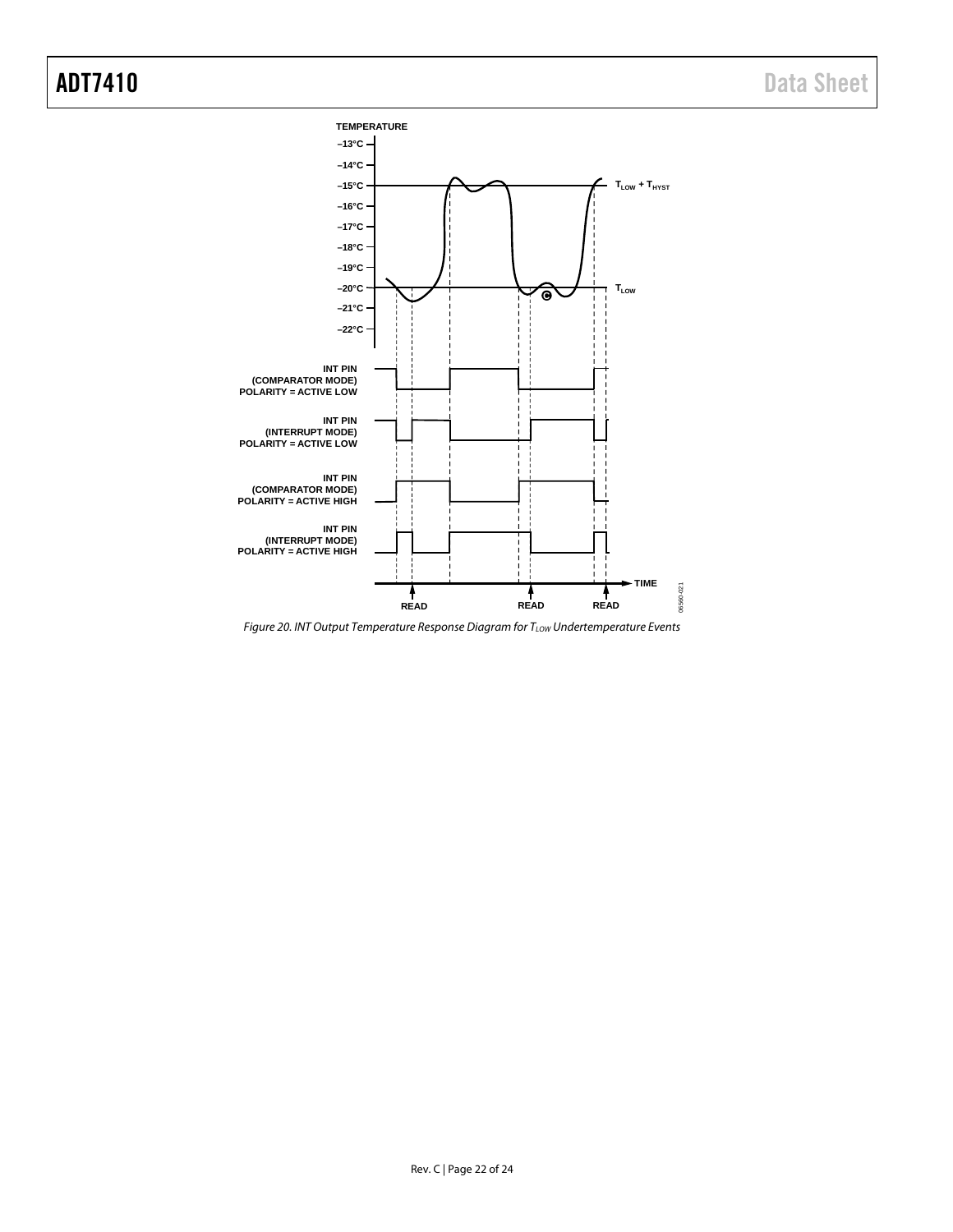## <span id="page-22-0"></span>APPLICATIONS INFORMATION **THERMAL RESPONSE TIME**

<span id="page-22-1"></span>The time required for a temperature sensor to settle to a specified accuracy is a function of the thermal mass of the sensor and the thermal conductivity between the sensor and the object being sensed. Thermal mass is often considered equivalent to capacitance. Thermal conductivity is commonly specified using the symbol, Q, and can be thought of as thermal resistance. It is commonly specified in units of degrees per watt of power transferred across the thermal joint. The time required for the part to settle to the desired accuracy is dependent on the thermal contact established in a particular application and the equivalent power of the heat source. In most applications, it is best to determine the settling time empirically.

### <span id="page-22-2"></span>**SUPPLY DECOUPLING**

Decouple the [ADT7410](http://www.analog.com/ADT7410?doc=ADT7410.pdf) with a 0.1 µF ceramic capacitor between V<sub>DD</sub> and GND. This is particularly important when the [ADT7410](http://www.analog.com/ADT7410?doc=ADT7410.pdf) is mounted remotely from the power supply. Precision analog products, such as th[e ADT7410,](http://www.analog.com/ADT7410?doc=ADT7410.pdf) require a well-filtered power source. Because the [ADT7410](http://www.analog.com/ADT7410?doc=ADT7410.pdf) operates from a single supply, it might seem convenient to tap into the digital logic power supply. Unfortunately, the logic supply is often a switch-mode design, which generates noise in the 20 kHz to 1 MHz range. In addition, fast logic gates can generate glitches hundreds of millivolts in amplitude due to wiring resistance and inductance.

If possible, the power [ADT7410](http://www.analog.com/ADT7410?doc=ADT7410.pdf) directly from the system power supply. This arrangement, shown i[n Figure 21,](#page-22-4) isolates the analog section from the logic switching transients. Even if a separate power supply trace is not available, generous supply bypassing reduces supply-line induced errors. Local supply bypassing consisting of a 0.1 µF ceramic capacitor is critical for the temperature accuracy specifications to be achieved. This decoupling capacitor must be placed as close as possible to the V<sub>DD</sub> pin of the [ADT7410.](http://www.analog.com/ADT7410?doc=ADT7410.pdf)



<span id="page-22-4"></span>*Figure 21. Use of Separate Traces to Reduce Power Supply Noise*

### <span id="page-22-3"></span>**TEMPERATURE MONITORING**

The [ADT7410](http://www.analog.com/ADT7410?doc=ADT7410.pdf) is ideal for monitoring the thermal environment within electronic equipment. For example, the surface-mounted package accurately reflects the exact thermal conditions that affect nearby integrated circuits.

The [ADT7410](http://www.analog.com/ADT7410?doc=ADT7410.pdf) measures and converts the temperature at the surface of its own semiconductor chip. When the [ADT7410](http://www.analog.com/ADT7410?doc=ADT7410.pdf) is used to measure the temperature of a nearby heat source, the thermal impedance between the heat source and th[e ADT7410](http://www.analog.com/ADT7410?doc=ADT7410.pdf) must be considered.

When the thermal impedance is determined, the temperature of the heat source can be inferred from th[e ADT7410](http://www.analog.com/ADT7410?doc=ADT7410.pdf) output. As much as 60% of the heat transferred from the heat source to the thermal sensor on the [ADT7410](http://www.analog.com/ADT7410?doc=ADT7410.pdf) die is discharged via the copper tracks, the package pins, and the bond pads. Of the pins on the [ADT7410,](http://www.analog.com/ADT7410?doc=ADT7410.pdf) the GND pin transfers most of the heat. Therefore, to measure the temperature of a heat source, it is recommended that the thermal resistance between the GND pin of th[e ADT7410](http://www.analog.com/ADT7410?doc=ADT7410.pdf) and the GND of the heat source be reduced as much as possible.